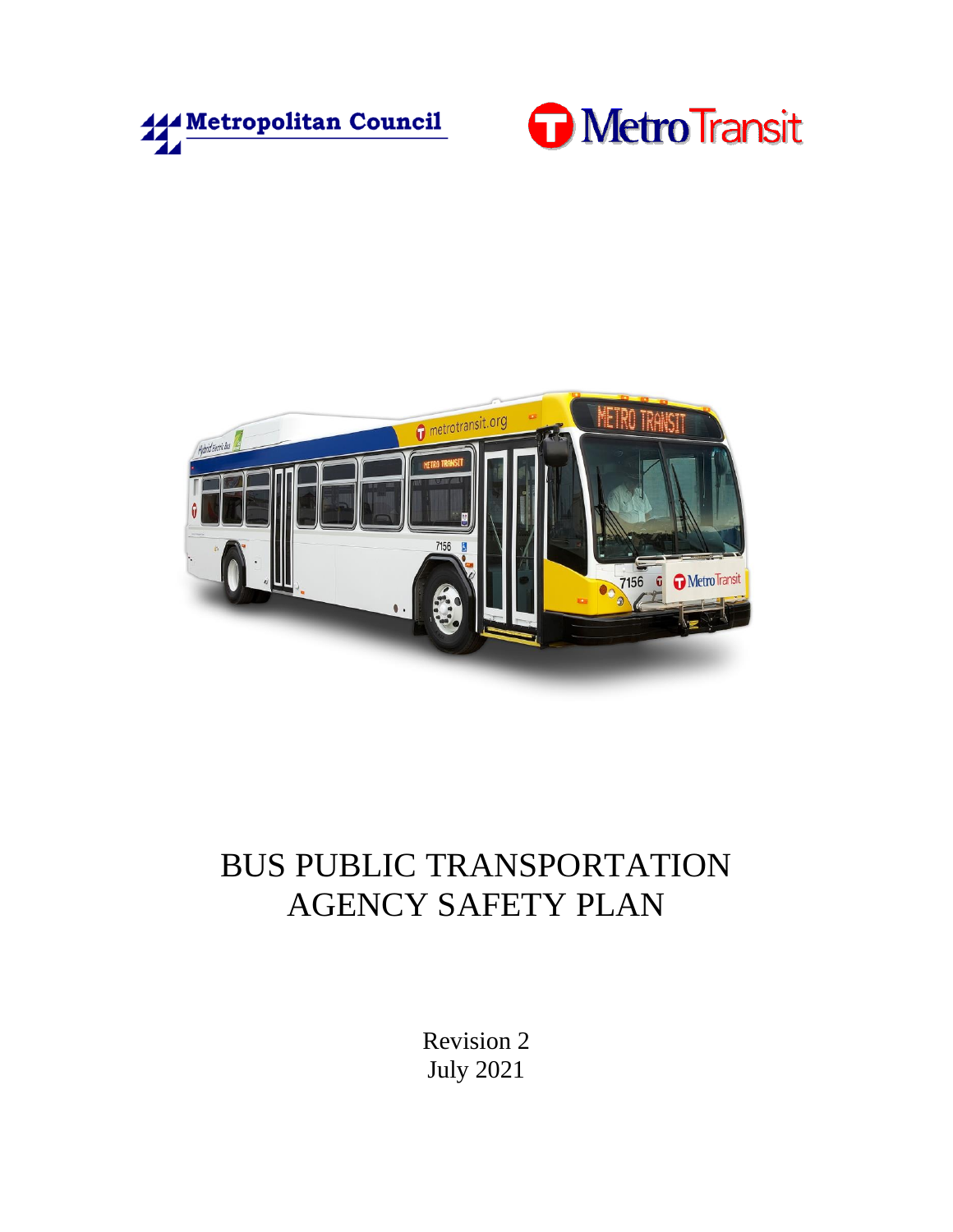## Safety Governance Statement

Metro Transit has a long-standing practice of maintaining a System Safety Program Plan (SSPP) for all three of its modes: light rail, commuter rail, and bus. We have had regularly updated versions of the Bus SSPP absent any requirement to do so, because it is good business practice and promotes a safety-minded corporate culture. Our bus SSPPs – and, by extension this Agency Safety Plan – document how safety is integrated into our operation and supporting activities.

In 2018, FTA published 49 CFR 673, the Agency Safety Plan (ASP) rule. That rule requires that all modes not overseen by another regulatory agency (e.g., FRA) must be governed by an agency safety plan. We believe that mode-specific ASPs make the most sense and since the rule allows transit agencies to develop ASPs that are mode-specific, we have elected to apply that approach.

This Bus ASP has been developed to comply with 49 CFR 673. Aside from reformatting there are few additional items that were required for compliance. Metro Transit continues to embrace its philosophy that safety is the cornerstone of what we do.

2 2021 09:55 CDT) [John MacQueen](https://metcouncil.na1.adobesign.com/verifier?tx=CBJCHBCAABAAbv095Oileiw7k3zxzIEoGvhvQBmkPgHw)

John MacQueen Acting Director, Rail and Bus Safety, Metro Transit

Date: Jun 8, 2021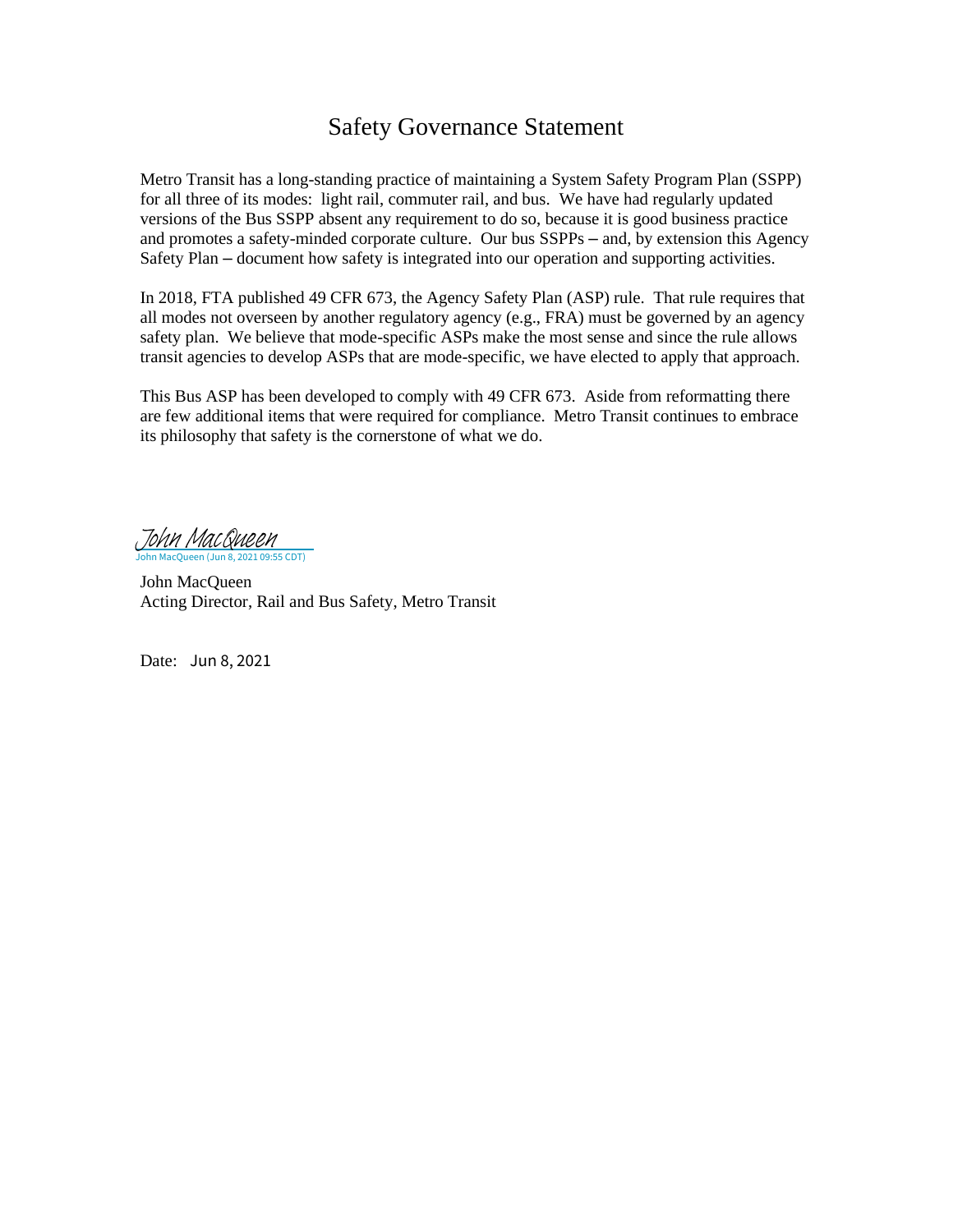#### <span id="page-2-1"></span><span id="page-2-0"></span>**POLICY STATEMENT AND AGENCY SAFETY PLAN AUTHORITY**

Metro Transit is responsible for providing a safe and efficient means of transportation for the benefit of customers, employees and the public, under the authority granted by Minnesota Statute 473.405. The Bus Agency Safety Plan (Bus ASP) has been developed as a means of continued integration of safety into all Metro Transit bus system operations. Its format and content have been developed for compliance with FTA's Agency Safety Plan rule, 49 CFR 673.

The predecessor of the ASP is the SSPP. The Bus SSPP has been in place since 2005, approved and accepted by the Metro Transit General Manager and all members of senior staff of Metro Transit. While the General Manager of Metro Transit is ultimately responsible and accountable for safety performance of Metro Transit, the responsibility and authority for managing the overall safety effort has been delegated to the Director of Rail and Bus Safety. Further, executives, directors, managers and supervisors are responsible for safety within their respective departments.

The Safety Department provides safety support to all departments within Metro Transit and continues to assist in identifying and resolving unsafe conditions and hazards. Safety is a shared responsibility, and everyone plays a part. Accordingly, each department has responsibilities under the Plan and shall support its implementation. In accordance with this Bus ASP, Metro Transit continues its efforts in providing a safe and healthy transportation system for the public and its employees. Through the utilization of safety management systems, inspection procedures, and safety committee activities, remedial measures to eliminate or control identified hazards will be implemented and monitored for effectiveness.

Safety and accident prevention must be incorporated into the performance of every employee task. Employees are responsible for accident prevention and for maintaining safety standards consistent with their position and organization function.

Through a cooperative team effort and compliance with the Metro Transit Bus ASP, Metro Transit will achieve an optimum level of safety.

Weston W. Kooistra (Jun 9, 2021 09:52 CDT) [Weston W. Kooistra](https://metcouncil.na1.adobesign.com/verifier?tx=CBJCHBCAABAAbv095Oileiw7k3zxzIEoGvhvQBmkPgHw)

Wes Kooistra General Manager, Metro Transit

Date: Jun 8, 2021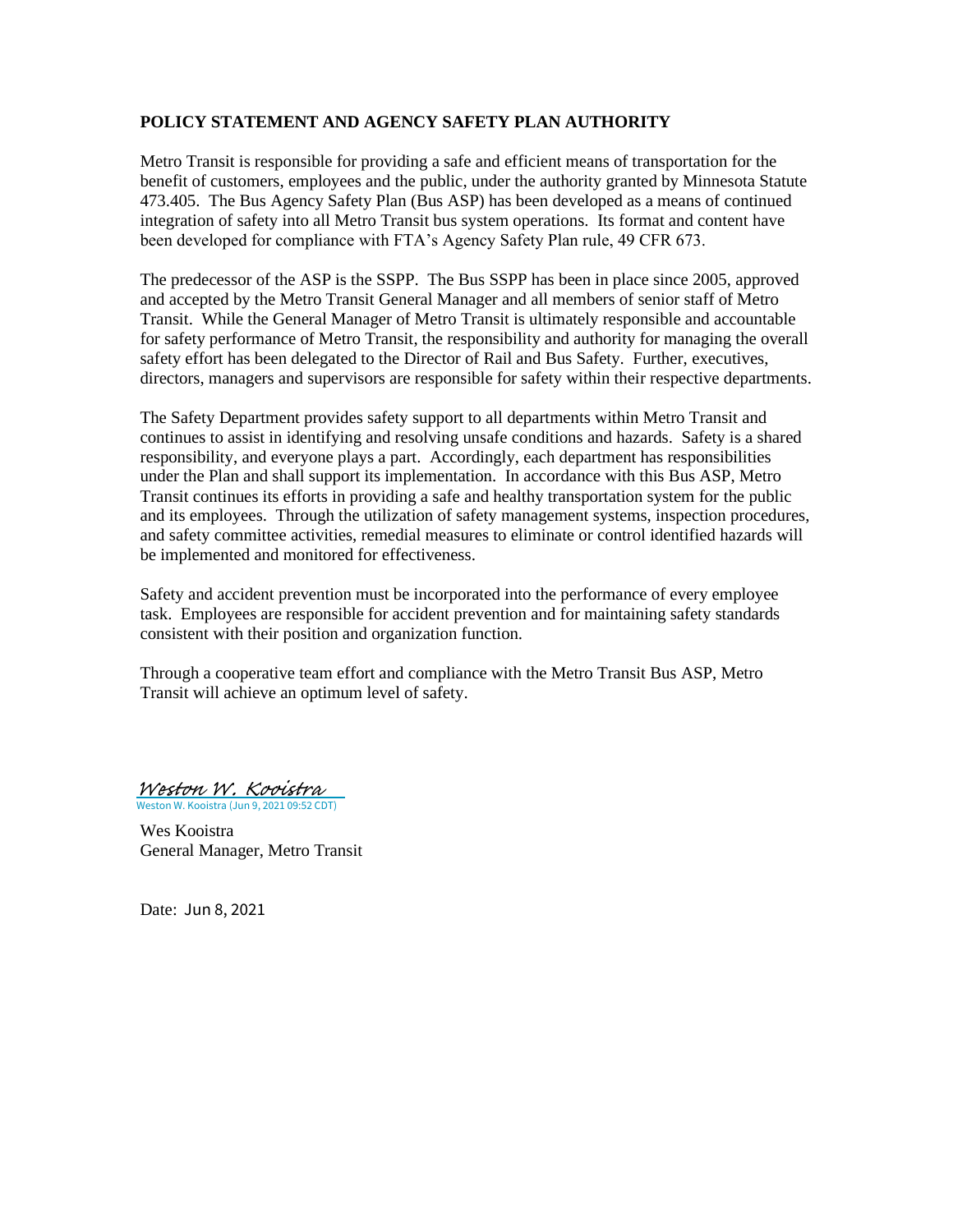### **Table of Contents**

| 1. |          |                                                                             |  |  |  |
|----|----------|-----------------------------------------------------------------------------|--|--|--|
|    | 1.1.     |                                                                             |  |  |  |
|    | 1.2.     | GOALS AND OBJECTIVES FOR THE BUS SAFETY MANAGEMENT PROGRAM  7               |  |  |  |
|    | 1.3.     |                                                                             |  |  |  |
|    | 1.4.     |                                                                             |  |  |  |
|    | 1.5.     |                                                                             |  |  |  |
|    | 1.5.1.   |                                                                             |  |  |  |
|    | 1.5.2.1. |                                                                             |  |  |  |
|    | 1.5.2.2. |                                                                             |  |  |  |
|    |          |                                                                             |  |  |  |
|    | 1.5.2.3. | Engineering & Construction and Facilities Maintenance Departments 17        |  |  |  |
|    | 1.5.2.4. |                                                                             |  |  |  |
|    | 1.5.2.5. |                                                                             |  |  |  |
|    | 1.5.2.6. |                                                                             |  |  |  |
|    | 1.5.2.7. |                                                                             |  |  |  |
|    | 1.5.2.8. |                                                                             |  |  |  |
|    | 1.5.2.9. |                                                                             |  |  |  |
|    | 1.6.     |                                                                             |  |  |  |
| 2. |          |                                                                             |  |  |  |
|    | 2.1.     |                                                                             |  |  |  |
|    | 2.1.1.   |                                                                             |  |  |  |
|    | 2.1.2    |                                                                             |  |  |  |
|    | 2.1.3.   | Assessing the Hazards - Qualitative Probability/Severity Hazard Analysis 20 |  |  |  |
|    | 2.1.4.   |                                                                             |  |  |  |
|    | 2.1.5.   |                                                                             |  |  |  |
| 3. |          |                                                                             |  |  |  |
|    | 3.1.     |                                                                             |  |  |  |
|    | 3.2.     |                                                                             |  |  |  |
|    | 3.3.     |                                                                             |  |  |  |
|    | 3.4.     |                                                                             |  |  |  |
|    | 3.5.     |                                                                             |  |  |  |
|    | 3.6.     | SYSTEM MODIFICATION DESIGN REVIEW AND APPROVAL PROCESS 29                   |  |  |  |
|    | 3.7.     |                                                                             |  |  |  |
|    |          |                                                                             |  |  |  |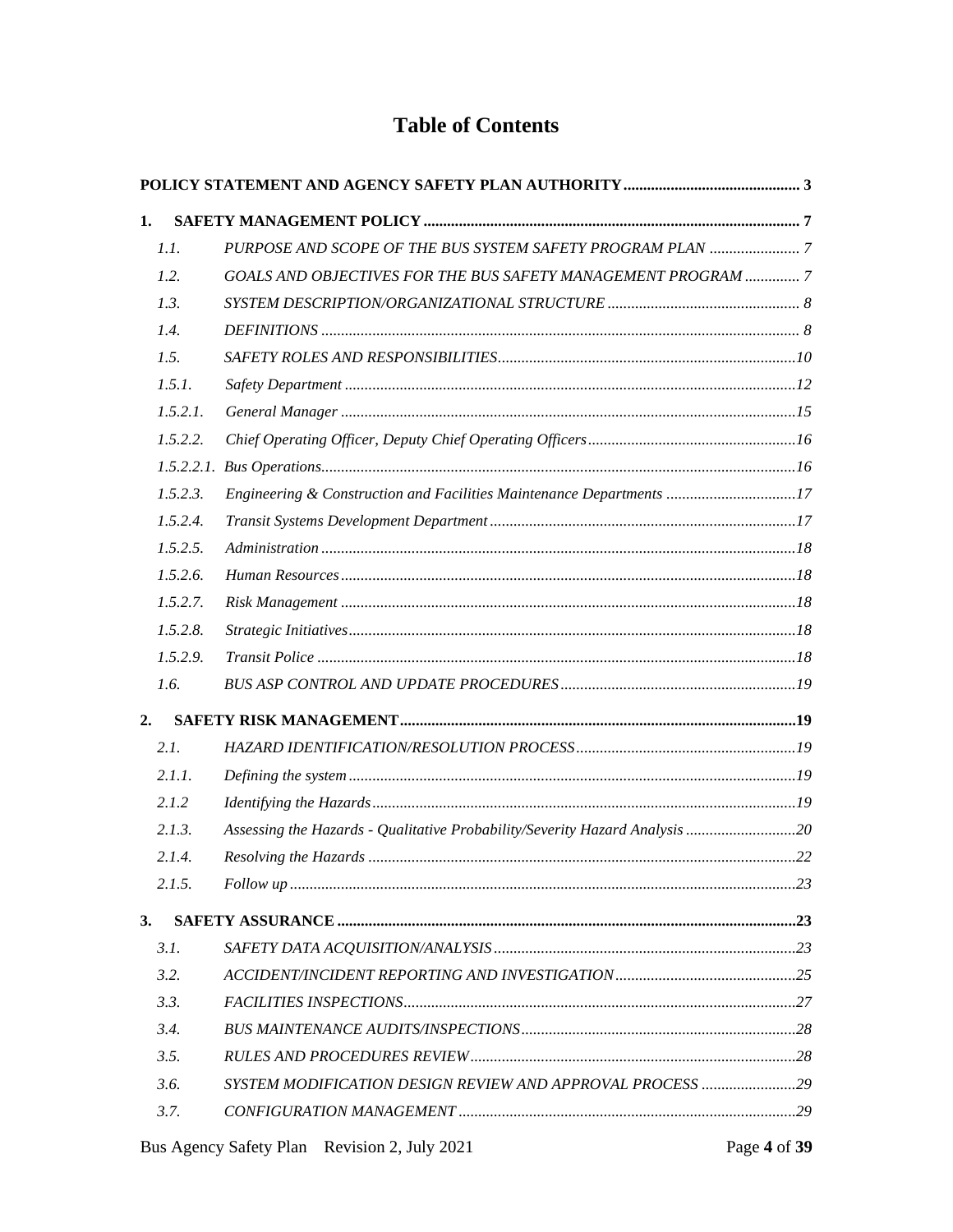| 3.8. |                                                       |  |
|------|-------------------------------------------------------|--|
| 3.9. |                                                       |  |
| 4.   |                                                       |  |
| 4.1. |                                                       |  |
| 4.2. | EMERGENCY RESPONSE PLANNING, COORDINATION, TRAINING34 |  |
| 4.3. |                                                       |  |
| 4.4. |                                                       |  |
| 4.5. |                                                       |  |
| 4.6. |                                                       |  |
| 4.7. |                                                       |  |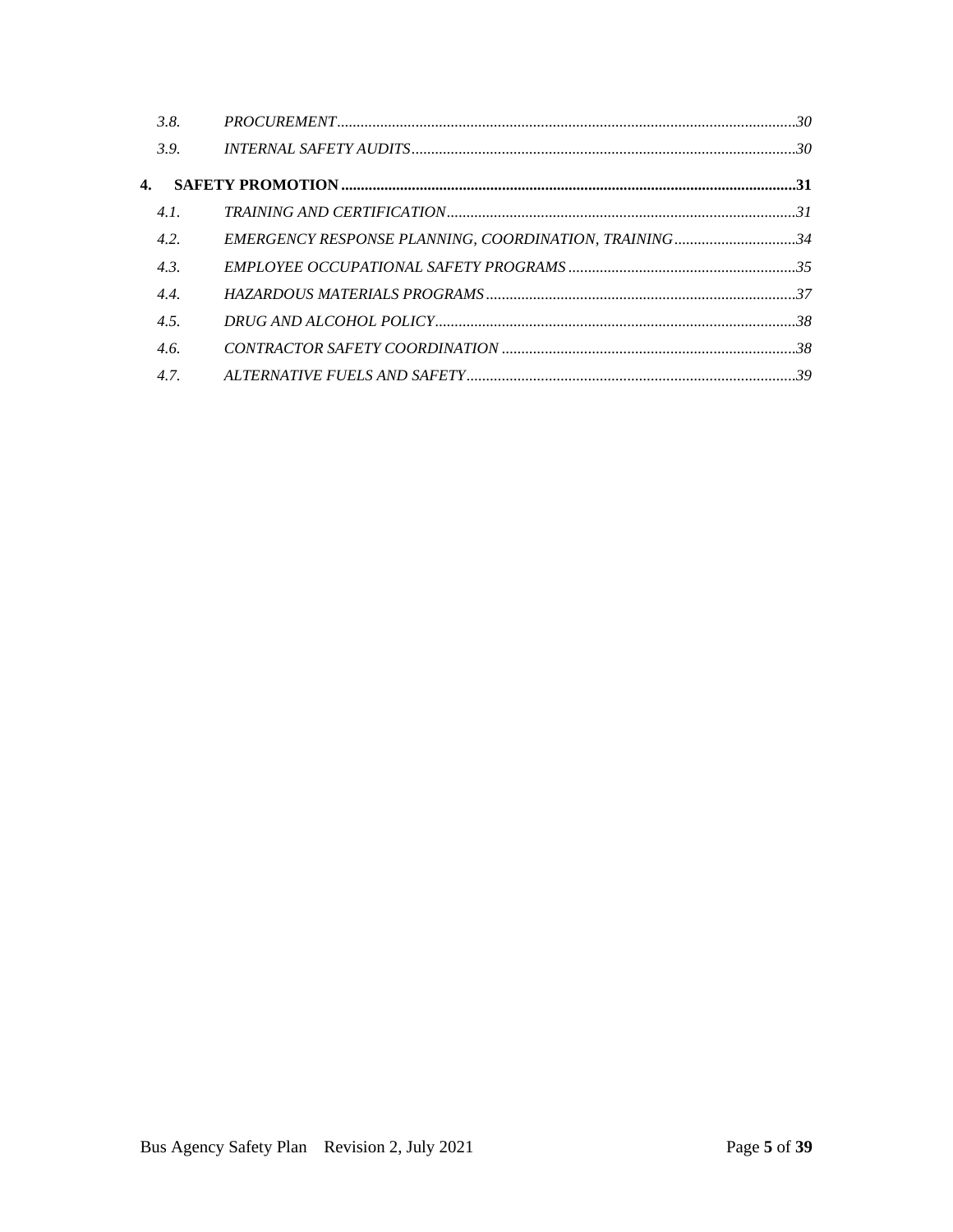| <b>REVISION RECORD</b> |                                                |                                |                                                                                                                                                                                                                                                                                                                                                                                                                                                                                                    |
|------------------------|------------------------------------------------|--------------------------------|----------------------------------------------------------------------------------------------------------------------------------------------------------------------------------------------------------------------------------------------------------------------------------------------------------------------------------------------------------------------------------------------------------------------------------------------------------------------------------------------------|
| <b>Revision</b>        | <b>Sections</b><br><b>Affected</b>             | <b>Revision</b><br><b>Date</b> | <b>Comments</b>                                                                                                                                                                                                                                                                                                                                                                                                                                                                                    |
| Draft<br>Revision 0    | All                                            | <b>July 2019</b>               | Initial publication of the Bus ASP                                                                                                                                                                                                                                                                                                                                                                                                                                                                 |
| Revision 1             | Sec. 2.1.1; 3.1;<br>3.3; and 3.9               | April 2020                     | Sec. 2.1.1: Updated sources of hazard<br>information;<br>Sec 3.1, 3.3, $\&$ 3.9: Correct references to<br>SSPP to read ASP                                                                                                                                                                                                                                                                                                                                                                         |
| Revision 2             | Sec. 1.3; 1.5;<br>2.1.2; 3.1; 4.2; 4.3;<br>4.7 | <b>July 2021</b>               | Sec. 1.3: Updated system description.<br>Sec. 1.5: Updated org. charts<br>Sec. 2.1.2: Added language regarding<br>Hazard Reports and specifying protections<br>to employees who report hazards.<br>Sec. 3.1: Added language regarding<br>specific Safety Performance Targets.<br>Sec. 4.2: Updated reference to current<br>revision of Bus OEMP.<br>Sec. 4.3: Added Powered Industrial Truck<br>Program and Mobile Elevated Work<br>Platform Plan.<br>Sec. 4.7: Updated alternative fuels section. |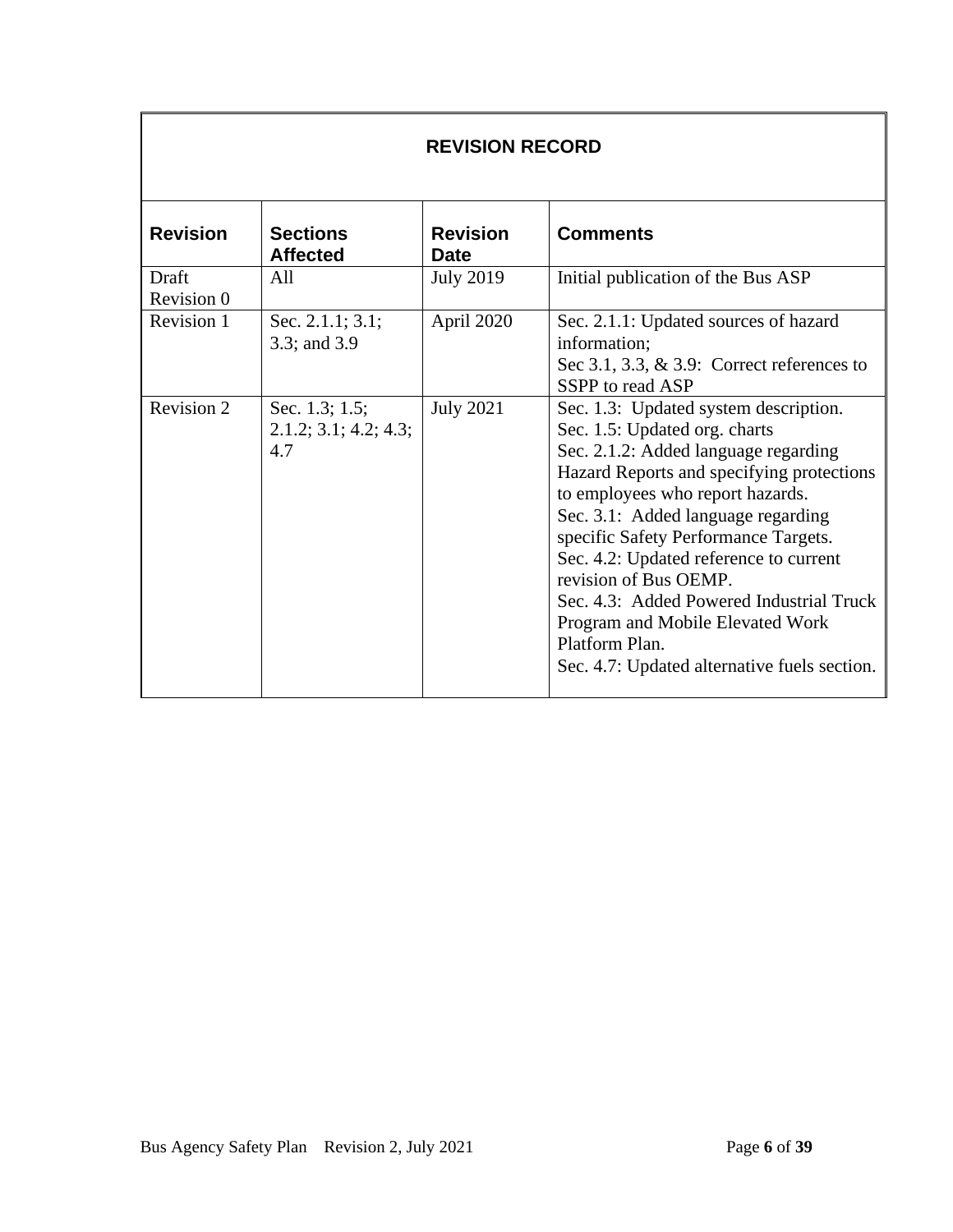#### <span id="page-6-3"></span><span id="page-6-0"></span>**1. SAFETY MANAGEMENT POLICY**

#### <span id="page-6-1"></span>1.1. PURPOSE AND SCOPE OF THE BUS AGENCY SAFETY PLAN

The purpose of the Bus Agency Safety Plan (ASP) is to provide Metro Transit with a comprehensive safety outline including reference to all current safety policies, procedures and activities that have been designed and implemented to maximize safe operation and ensure compliance with applicable regulations.

The ASP is a useful management tool that identifies both corporate and departmental safety procedures and provides clearly defined safety responsibilities at all levels within the agency.

The intent of the Plan is to promote a formal, system wide safety philosophy, and – culture – to document how system safety is integrated into Metro Transit activities.

This Plan has been developed in accordance with the American Public Transit Association (APTA) and Federal Transit Administration (FTA) guidelines for system safety program plans. The plan has been approved for implementation under Metro Transit authority by the General Manager.

The implementation and distribution of this Plan throughout Metro Transit will assist in assuring that safety is included in all aspects of daily operations including, but not limited to, administration, management, bus operations and maintenance, maintenance of equipment and physical plant, design, construction, procurement, abatement and disposal activities. The Metro Transit Light Rail ASP and Commuter Rail System Safety Program Plan are companion documents to this Bus ASP. The Bus ASP describes how system safety is incorporated into Metro Transit's bus operations.

#### <span id="page-6-2"></span>1.2. GOALS AND OBJECTIVES FOR THE BUS SAFETY MANAGEMENT PROGRAM

#### 1.2.1. Goals

Metro Transit's system safety goal is to provide passengers, employees and those who interact with the bus operation with the highest degree of safety that is practical. This goal involves the design, development, operation and maintenance of a bus transportation system with strategies and tactics to improve the safety performance of Metro Transit. This Bus Agency Safety Plan is directed towards achieving this goal within Metro Transit's mission.

#### 1.2.2. Objectives

The objectives of the Bus ASP are listed below.

- Performance commensurate with the motor bus industry; directly operated NTD metrics in fatalities, injuries, incidents and reliability
- Identification and elimination or control of hazards to employees, to customers or to the public
- Conducting Safe and effective bus operations
- Providing a working environment which meets or exceeds industry occupational health and safety standards and practices as well as regulatory requirements
- Accomplishing effective emergency response by Metro Transit and public safety agencies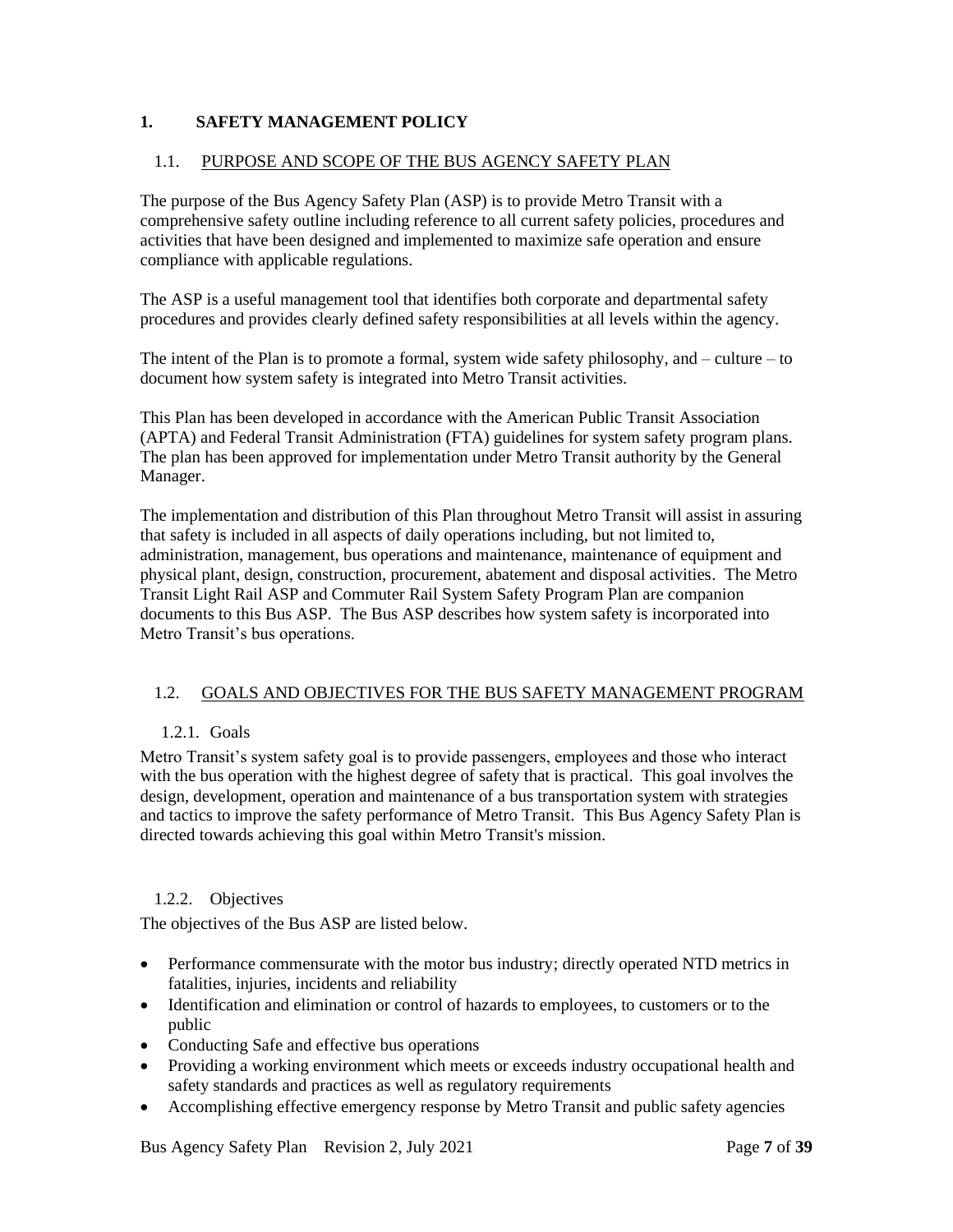- <span id="page-7-2"></span>• Investigation of accidents/incidents, fires, injuries, and near misses to determine probable cause(s) and contributing factors of the accident/incident for the purpose of implementing corrective action to prevent recurrence
- Integration of safety and hazard control measures into all Metro Transit department and division activities
- Establishment and implementation of safety policy, procedures, and requirements, which integrate safety into Metro Transit processes, decision making and operations
- Assignment of responsibilities related to safety policies, procedures, and requirements.

#### <span id="page-7-0"></span>1.3. SYSTEM DESCRIPTION/ORGANIZATIONAL STRUCTURE

Metro Transit provides transportation services to customers within the Twin Cities metropolitan area. Prior to the pandemic, Metro Transit operated 130 bus routes, including 55 urban-local routes, 63 express routes and 9 suburban local routes serving the seven-county area. With the onset of that pandemic, service was greatly curtailed and is being incrementally restored as the region recovers and moves out of this episode. As of Dec. 31, 2020, Metro Transit's fleet included:

| <b>Grand Total</b>    | 671 |
|-----------------------|-----|
| <b>60-Ft ELECTRIC</b> | 16  |
| coach                 | 6   |
| 60-Ft Diesel          | 173 |
| 40-Ft hyb Electric    | 100 |
| 40-Ft Diesel BRT      | 16  |
| 40-Ft Diesel          | 360 |

(Note: this number only represents the active fleet as of 12/31/20. There were numerous buses sidelined due to reduced requirements from COVID.)

All Metro Transit buses are equipped with wheelchair lifts or ramps and racks for bicycles. Metro Transit uses an Ultra-Low Sulfur Biodiesel fuel. The percent of biodiesel varies based on season and pricing.

As of Dec. 31, 2020, Metro Transit had 3,090 employees, including 1,305 bus operators. Buses are stored and maintained at five service garages. Major bus maintenance and repairs occur at the Overhaul Base. Additional facilities include the Transit Control Center, Operations Support Center, Minneapolis Light Rail Operations & Maintenance Facility, St. Paul Light Rail Operations & Maintenance Facility, Light Rail Support Facility, Commuter Rail Operations & Maintenance Facility, Transfer Road and the Metro Transit Police Headquarters. There are also 64 Park & Rides, 970 bus shelters, 24 Transit Centers and 2 Service Centers. The Metro Transit Executive staff organization is depicted in Figure 1.

#### <span id="page-7-1"></span>1.4. DEFINITIONS

1.4.1. *Accident*: FTA defines an accident as an event that involves any of the following: A loss of life; a report of a serious injury to a person; a collision of public transportation vehicles; a runaway train; an evacuation for life safety reasons; or any derailment of a rail transit vehicle, at any location, at any time, whatever the cause. For purposes of Metro Transit Bus Operations an accident will include but not be

limited to events arising out of the operations of the bus, such as vehicle collisions when contact is made with another vehicle, equipment (forklift, sweeper, or bay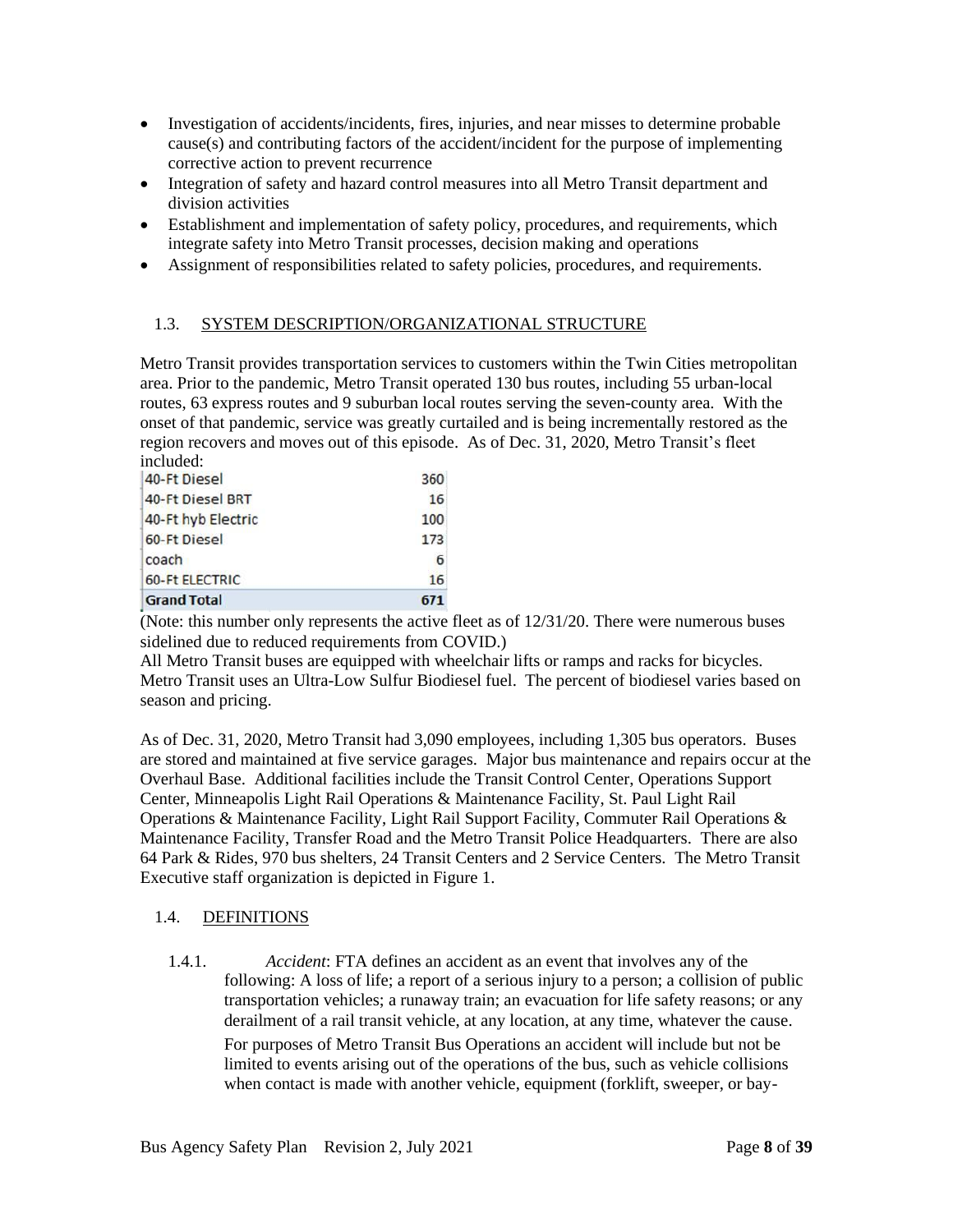cart), person, bike, gate arm, or other object, and customer bumps, trips and falls while boarding, on board or exiting the bus.

- 1.4.2. *Accountable Executive* means a single, identifiable person who has ultimate responsibility for carrying out the Public Transportation Agency Safety Plan of a public transportation agency; responsibility for carrying out the agency's Transit Asset Management Plan; and control or direction over the human and capital resources needed to develop and maintain both the agency's Public Transportation Agency Safety Plan, in accordance with 49 U.S.C. 5329(d), and the agency's Transit Asset Management Plan in accordance with 49 U.S.C. 5326.
- 1.4.3. *Chief Safety Officer* means an adequately trained individual who has responsibility for safety and reports directly to a transit agency's chief executive officer, general manager, president, or equivalent officer.
- 1.4.4. *Hazard* means any real or potential condition that can cause injury, illness, or death to personnel; damage to or loss of system service, equipment or property; or damage to the environment.
- 1.4.5. *Hazard Risk* means the composite of predicted severity and likelihood of the potential effect of a hazard.
- 1.4.6. *Hazard Risk mitigation* means a method or methods to eliminate or reduce the effects of hazards.
- 1.4.7. *Incident* (FTA SMS definition) means an event that involves any of the following: A personal injury that is not a serious injury; one or more injuries requiring medical transport; or damage to facilities, equipment, rolling stock, or infrastructure that disrupts the operations of a transit agency.
- 1.4.8. *Investigation* means the process of determining the causal and contributing factors of an accident, incident, or hazard, for the purpose of preventing recurrence and mitigating risk.
- 1.4.9. *Occurrence* means an Event without any personal injury in which any damage to facilities, equipment, rolling stock, or infrastructure does not disrupt the operations of a transit agency.
- 1.4.10. *Public Transportation Agency Safety Plan* means the documented comprehensive agency safety plan for a transit agency that is required by 49CFR673.
- 1.4.11. *Responsible Accident* means that the employee or operator had a reasonable opportunity to avoid the accident but failed to do so.
- 1.4.12. *Safety Assurance* means processes within a transit agency's Safety Management System that functions to ensure the implementation and effectiveness of safety risk mitigation.
- 1.4.13. *Safety Management Policy* means a transit agency's documented commitment to safety, which defines the transit agency's safety objectives and the accountabilities and responsibilities of its employees in regard to safety.
- 1.4.14. *Safety Management System* (SMS) means the formal, top-down, organization-wide approach to managing safety risk and assuring the effectiveness of a transit agency's safety risk mitigation. SMS includes systematic procedures, practices, and policies for managing risks and hazards.
- 1.4.15. *Safety Promotion* means a combination of training and communication of safety information to support SMS as applied to the transit agency's public transportation system.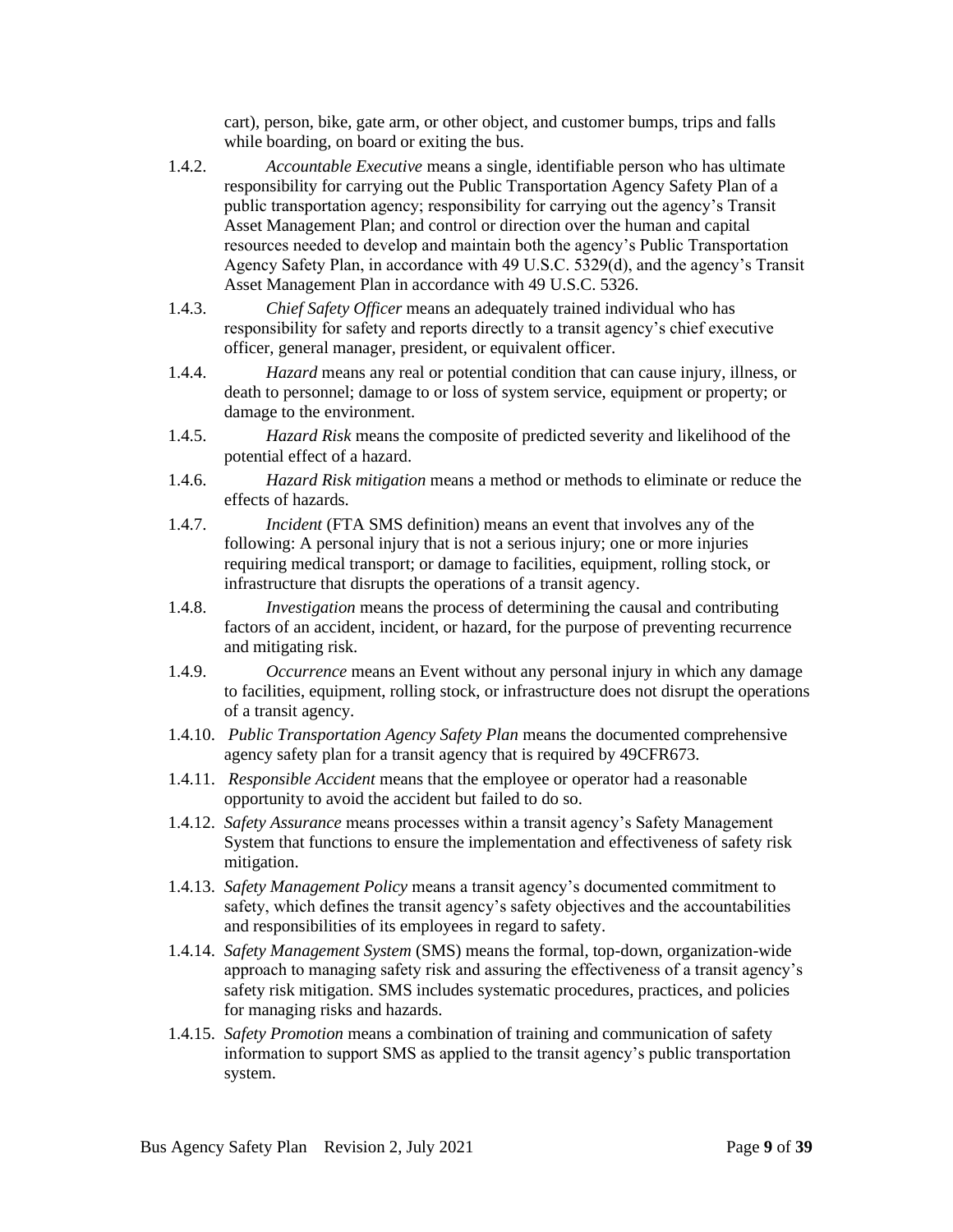- <span id="page-9-1"></span>1.4.16. *Safety Risk Management* means a process within a transit agency's Public Transportation Agency Safety Plan for identifying hazards and analyzing, assessing, and mitigating safety risk.
- 1.4.17. *Serious injury* (FTA SMS definition) means any injury which: (1) Requires hospitalization for more than 48 hours, commencing within 7 days from the date of the injury was received; (2) Results in a fracture of any bone (except simple fractures of fingers, toes, or noses); (3) Causes severe hemorrhages, nerve, muscle, or tendon damage; (4) Involves any internal organ; or (5) Involves second- or third-degree burns, or any burns affecting more than 5 percent of the body surface.
- 1.4.18. *State of good repair* means the condition in which a capital asset is able to operate at a full level of performance.
- 1.4.19. *System Safety* means t**he** application of engineering and management principles, criteria, and techniques to achieve acceptable risk, within the constraints of operational effectiveness throughout the system and throughout the life cycle of the system.
- 1.4.20. *Transit Asset Management Plan* means the strategic and systematic practice of procuring, operating, inspecting, maintaining, rehabilitating, and replacing transit capital assets to manage their performance, risks, and costs over their life cycles, for the purpose of providing safe, cost-effective, and reliable public transportation.

#### <span id="page-9-0"></span>1.5. SAFETY ROLES AND RESPONSIBILITIES

The Metropolitan Council is the legislative decision-making body for Metro Transit. Metro Transit is the transportation agency of the Metropolitan Council organization. Transit responsibilities of the Metropolitan Council include:

- Policy direction and governance
- Legislative coordination on topics of interest to Metro Transit
- Policy calendar for future board actions
- Interpretation of views of the region's citizens, Metro Transit customers, and local communities into board policies.

The top levels of the Metro Transit organization, as shown in Figure 1, include the General Manager, Director of Capital Projects, Chief Operating Officer (COO), and directors of Safety, Police & Security Services Engineering & Facilities, Service Development, Strategic Initiatives, Marketing & Customer Service, and Transit Oriented Development.

Metro Transit has many safety roles and responsibilities provided by each Metro Transit department. To ensure that bus operations are conducted in the safest manner possible, all transit system personnel have been assigned safety responsibilities. The following sections identify key safety roles.

All Metro Transit employees have the responsibility to serve as the eyes and ears of the bus system and report safety issues. They are expected to report safety hazards to their immediate supervisor or to the Transit Control Center.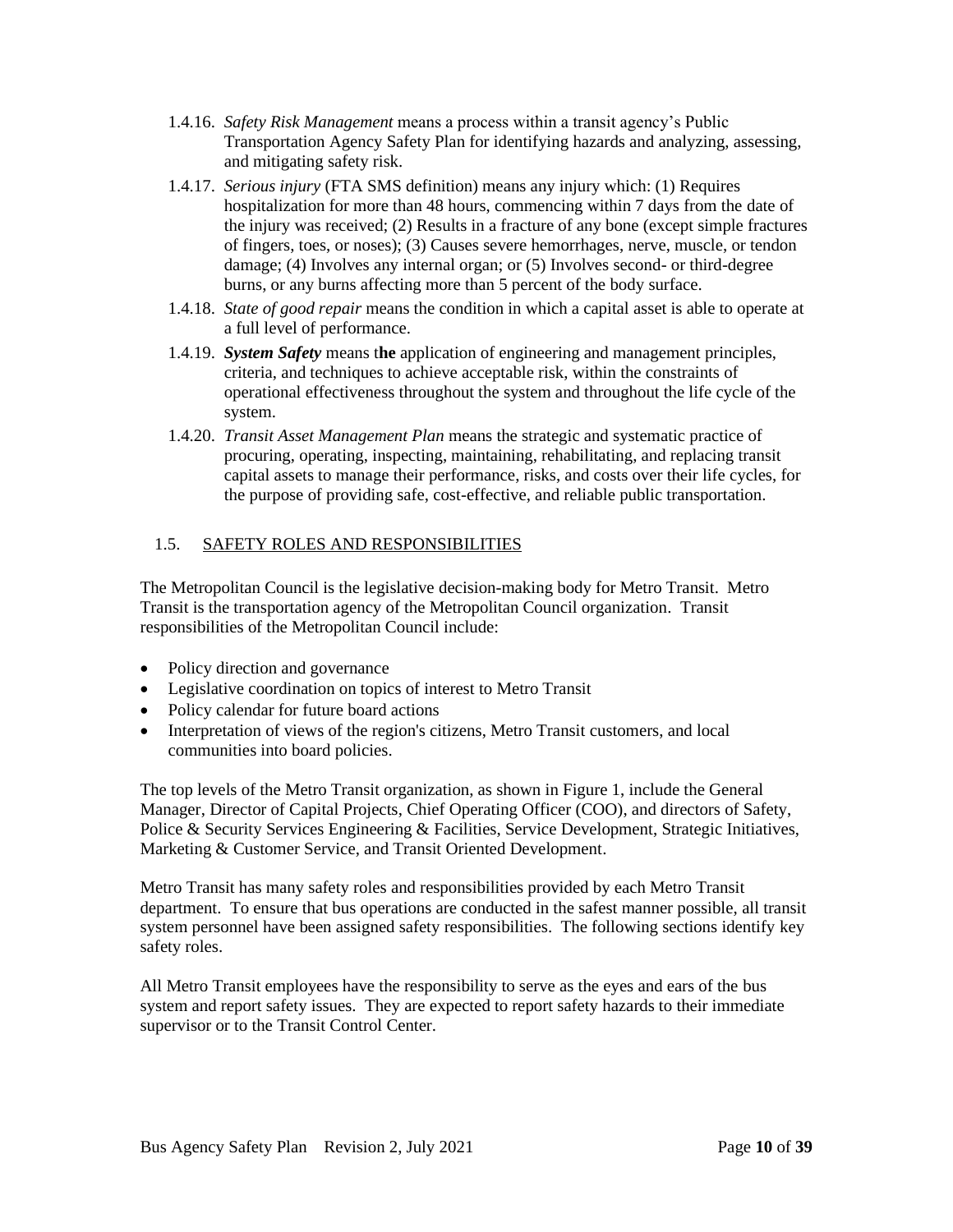



# **Metro Transit Safety Department**

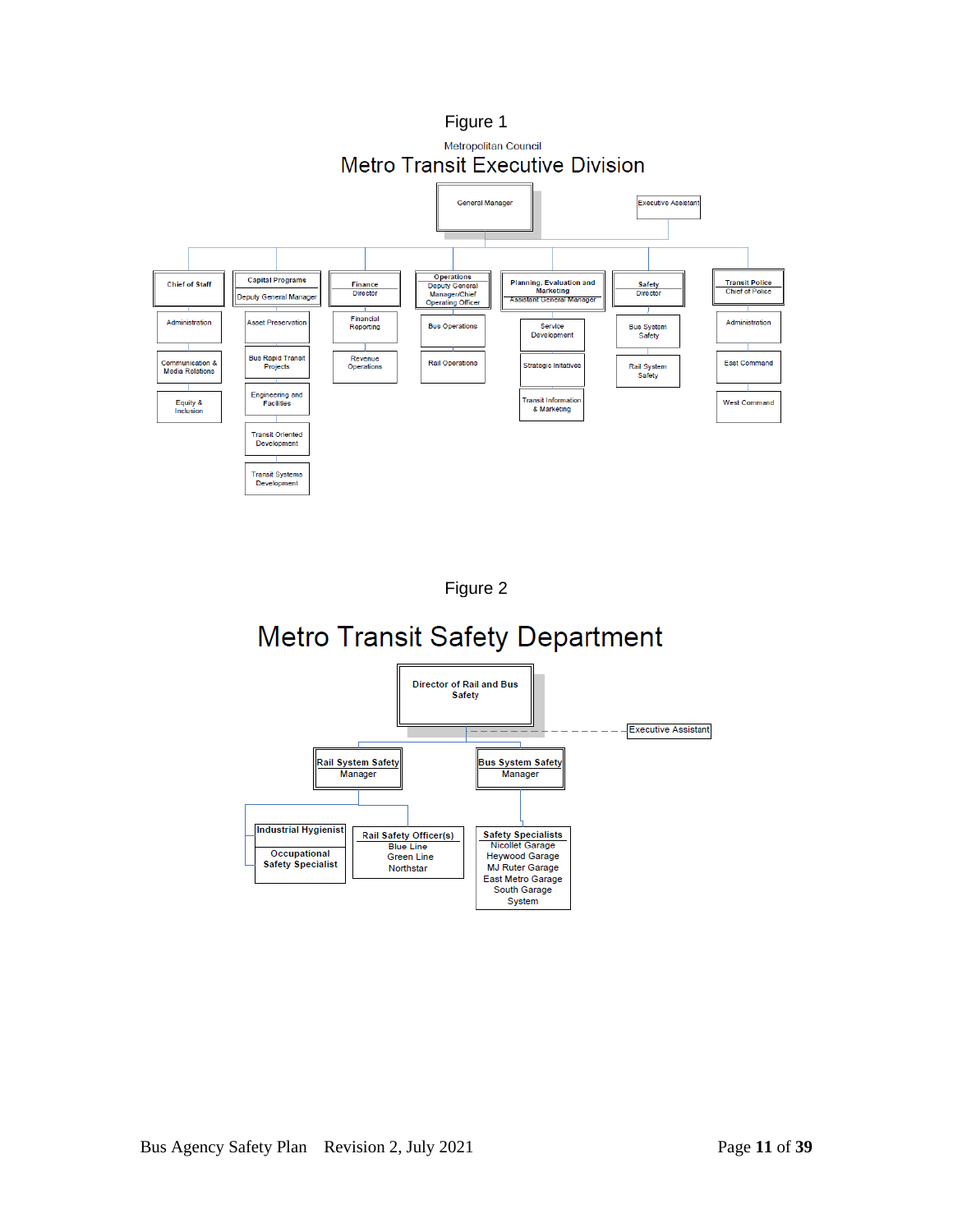#### <span id="page-11-1"></span><span id="page-11-0"></span>1.5.1. Safety Department

#### 1.5.1.1. Director of Rail and Bus Safety

The Director of Rail and Bus Safety for Metro Transit reports to the General Manager, and manages a Safety Department of 12 people, as shown on the organization chart in Figure 2. The Director of Rail and Bus Safety acts at the discretion of the General Manager and is the primary contact with state and federal safety regulatory agencies. This position is Metro Transit's Chief Safety Officer as defined in this ASP.

The Director of Rail and Bus Safety is responsible for direction and leadership of the Safety Department in the following activities:

- Performing safety planning activities including system safety, construction safety and safety certification
- Conducting safety audits
- Maintaining liaison with public safety agencies and oversight agencies for emergency response planning, emergency procedures and disaster drills
- Ensuring compliance with federal, state and local laws and regulations
- Conducting appropriate investigations and related reports
- Developing, promulgating, reviewing, approving and conducting training programs to reduce/eliminate preventable accidents and expand awareness of safety procedures to employees and the public
- Inspecting facilities, equipment and property for existing or potentially hazardous conditions and recommending corrective actions
- Analyzing, monitoring and updating policies, procedures and plans to promote a safe working environment
- Implementing the ASPs associated with each mode
- Integrating system safety considerations into bus and rail operations, new design, and construction
- Developing, monitoring and evaluating bus, commuter rail and light rail safety programs to include accident/fire prevention and investigation, identification of occupational safety hazards and emergency preparedness
- Convening ad-hoc safety committees as appropriate
- Providing leadership to the safety staff.

#### 1.5.1.2. Manager of Bus System Safety

The Manager of Bus System Safety supervises the six Safety Specialists. Job responsibilities include:

- Developing, implementing and recommending safety programs to the Director of Rail and Bus Safety to maximize public and passenger safety
- Remaining vigilant for novel approaches to promote safety
- Providing support of the industrial hygienist, the occupational safety specialist and safety specialists
- Ensuring regulatory compliance and providing training, including preparation of necessary reports
- Reviewing engineering designs prior to construction of new facilities or systems, or modifications to existing system elements
- Coordinating safety department investigations of bus accidents
- Maintaining the Consolidated Hazard matrix for bus mode
- Assisting with implementation of the safety certification program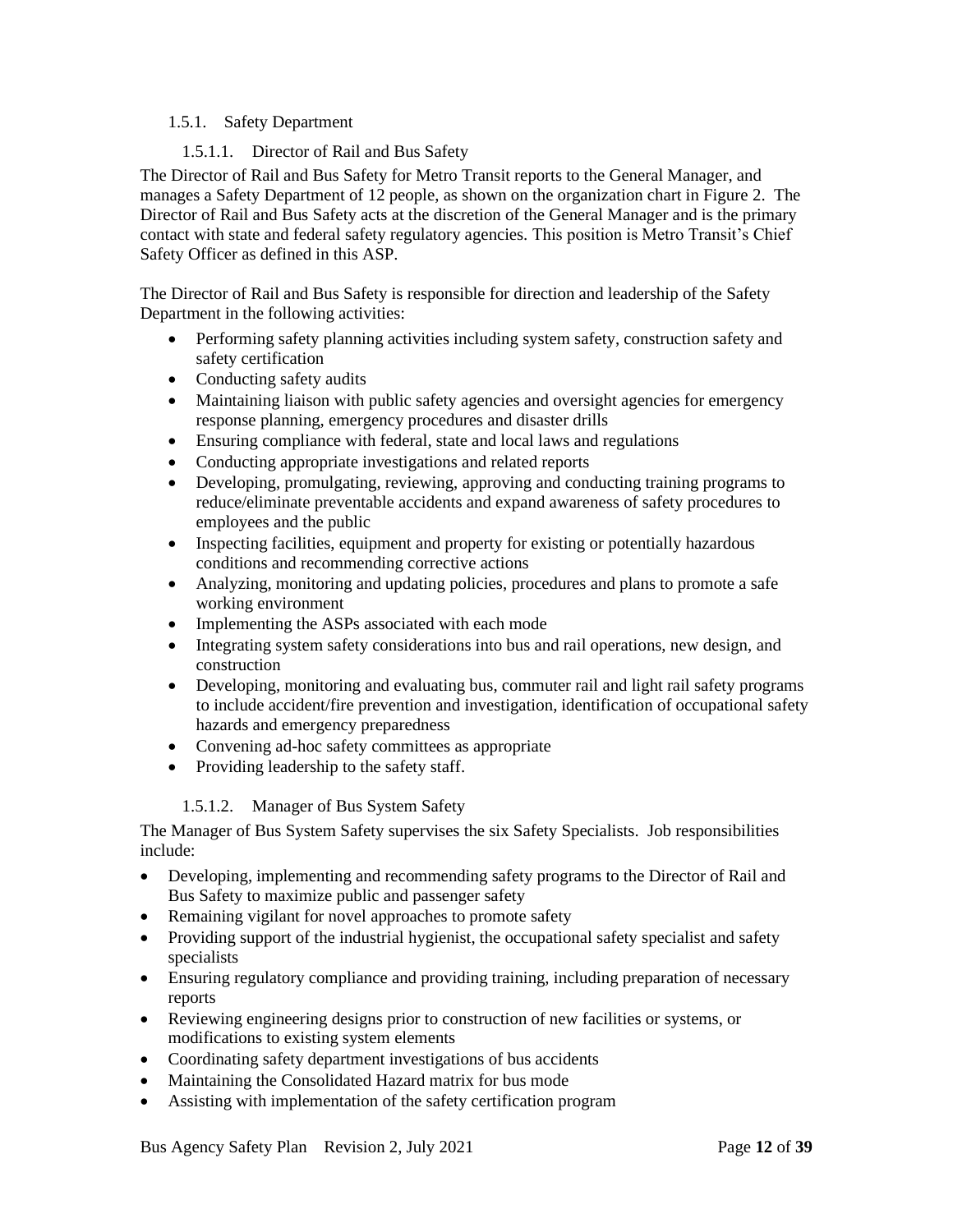- Providing regular safety reports to the Director of Rail and Bus Safety concerning accidents, incidents, and occupational health and safety issues
- Managing and conducting safety audits, including garage OA assessments
- Researching and investigating other industry practices
- Managing and implementing safety awards and safety incentive programs
- Assisting in preparing communications for publications
- Coordinating implementation and updates of the Bus ASP.

#### 1.5.1.3. Manager of Rail System Safety

The Manager of Rail System Safety supervises the Rail Safety Officers, the Industrial Hygienist and the Occupational Safety Specialist. Job responsibilities include:

- Developing, implementing and recommending safety programs to the Director of Rail and Bus Safety to maximize safe and healthy working conditions for employees and or to maximize public and passenger safety
- Remaining vigilant for novel approaches to promote safety
- Providing leadership and direction to the Rail Safety Officers
- Ensuring regulatory compliance and providing training, including preparation of necessary reports
- Reviewing engineering designs prior to construction of new facilities or systems, or modifications to the existing rail system
- Assisting with implementation of the safety certification program
- Coordinating safety department investigations of rail accidents
- Providing regular safety reports to the Director of Rail and Bus Safety concerning accidents, incidents, and occupational health and safety issues
- Maintaining the Consolidated Hazard matrix for rail mode
- Conducting safety audits
- Researching and investigating other industry practices
- Managing and implementing rail safety awards and safety incentive programs
- Assisting in preparing communications for publications
- Coordinating implementation and updates of the Light Rail ASP and Commuter Rail SSPP and other related rail plans.

#### 1.5.1.4. Rail Safety Officer

The Rail Safety Officer reports to the Manager of Rail System Safety and supports the Rail Safety Program. Duties include:

- Identifying, prioritizing and resolving safety hazards
- Investigating accidents and incidents, as appropriate
- Preparing required regulatory reports
- Performing safety analyses as required
- Performing design review of rail systems and facilities
- Performing safety audits and inspections of facilities to ensure compliance with local, state and federal codes and regulations
- Participating in safety certification including design, construction, integrated tests, emergency drills and training
- Conducting and supporting FTA-mandated safety audits
- Chairing the Workplace Accident & Injury Reduction Committee (AWAIR) at the Rail O&M
- Recording all rail work injuries on OSHA 300 logs
- Developing and monitoring safety goals in the rail division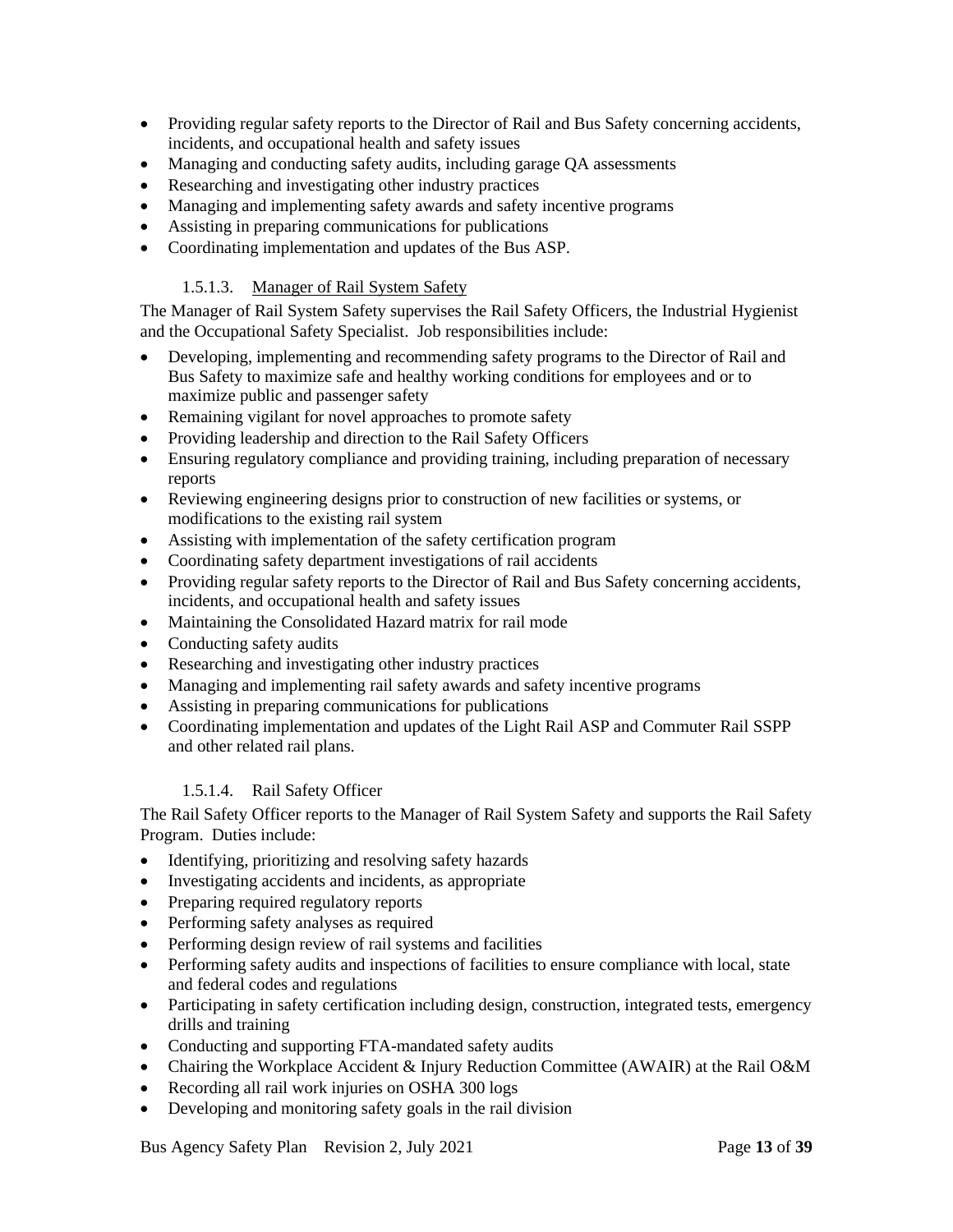- Developing and overseeing periodic safety related drills in the rail division
- Participating in Fire/Life Safety Committee meetings
- Administering rail safety awards programs.

#### 1.5.1.5. Industrial Hygienist

The Industrial Hygienist reports to the Manager of Rail and Bus Safety and is responsible for the following:

- Developing, administering and issuing standards, policies and procedures in order to protect employees from health hazards associated with their workplace
- Assuring that Metro Transit is in compliance with OSHA Hazard Communication Standards and Minnesota Right-to-Know regulations
- Developing and conducting annual Right-to-Know training programs for employees
- Providing technical assistance and support in controlling employee exposure to hazardous chemicals and harmful physical agents
- Evaluating worksites and providing coaching in ergonomics
- Conducting safety surveys
- Monitoring effectiveness of ventilation systems
- Assisting with classifying confined space air monitoring requirements and equipment calibration.
- Anticipating and analyzing impact of proposed safety regulations on Metro Transit
- Chairing the Workplace Accident & Injury Reduction Committee (AWAIR) at the Overhaul Base
- Recording all work injuries on OSHA 300 logs and providing technical expertise on construction site safety
- Working with and assisting Occupational Safety Specialist when required.

#### 1.5.1.6. Occupational Safety Specialist

The Occupational Safety Specialist reports to the Manager of Rail and Bus Safety and is responsible for the following:

- Developing, administering and issuing standards, policies and procedures protecting employees from health hazards associated with their workplace
- Assuring that Metro Transit is in compliance with federal and State OSHA General Industry and Construction Standards and regulations
- Assisting the Industrial Hygienist with the developing and conducting annual Right-to-Know training programs for employees and as otherwise required
- Providing technical assistance and support for confined space, machine guarding, lock out tag out and fall protection.
- Evaluating worksites and providing coaching in ergonomics
- Conducting safety surveys
- Anticipating and analyzing impact of proposed safety regulations on Metro Transit
- Chairing the Workplace Accident & Injury Reduction Committee (AWAIR) at the Transfer Road Facility
- Recording all work injuries on OSHA 300 logs and providing technical expertise on construction site safety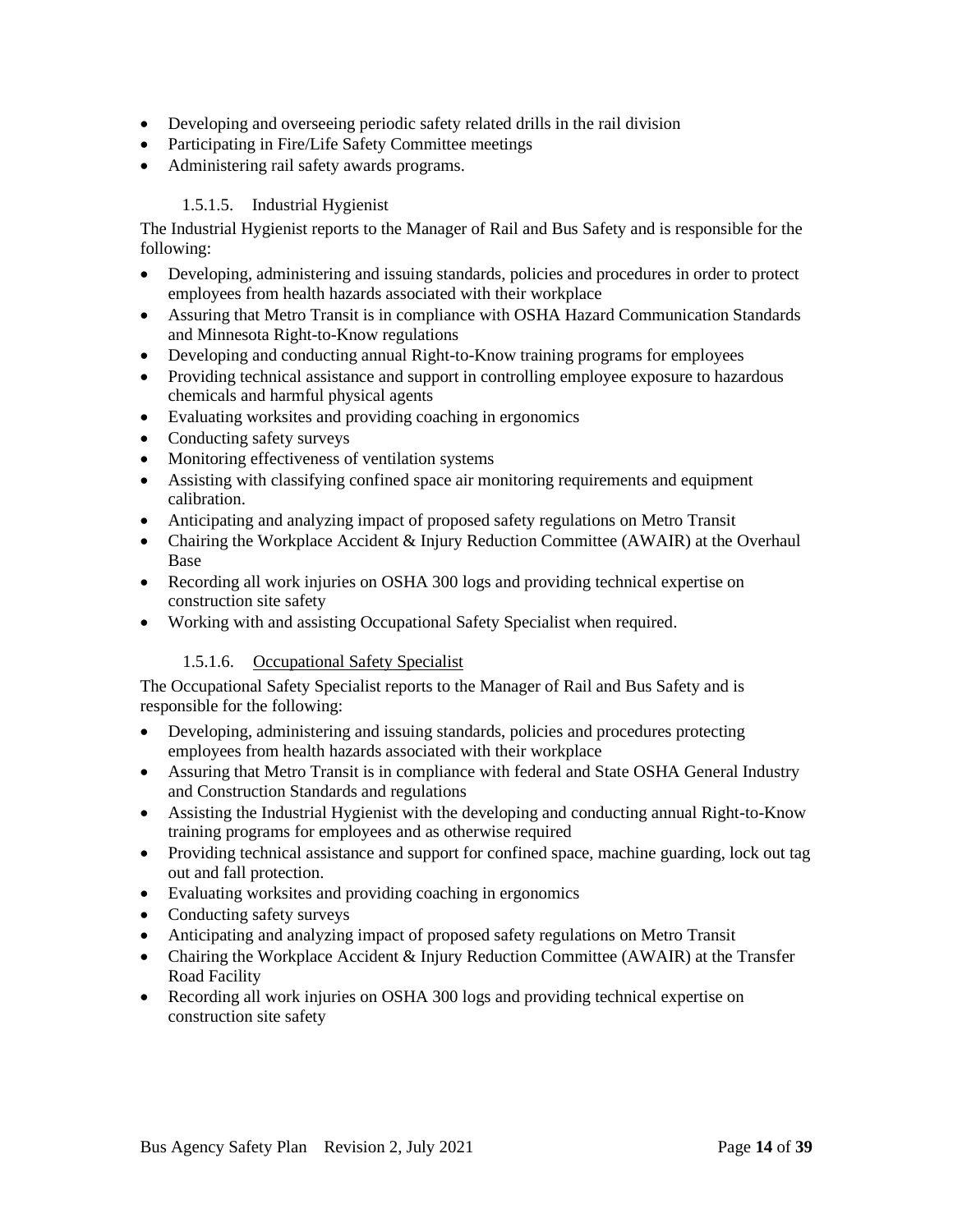#### 1.5.1.7. Bus Safety Specialist

<span id="page-14-1"></span>Bus Safety Specialists are assigned to each Metro Transit operating garage and one is designated as the System Safety Specialist. The Safety Specialists report to the Manager of Bus Safety. Duties include:

- Identifying, prioritizing and following up on the resolution of safety hazards
- Observing drivers and mechanics and ensuring that they are following safety policies and procedures
- Evaluating new bus operators' performance and transferring bus operators' performance as appropriate
- Investigating bus and other company vehicle accidents objectively to determine causal and contributing factors , including responsibility
- Assisting managers and supervisors in investigating industrial accidents
- Conducting operator safety conferences
- Monitoring corrective action implementation and their effectiveness
- Requesting Ride and Trail Checks for operators to identify unsafe driving practices and procedures
- Reviewing bus operators' safety records with Transportation Managers
- Developing and conducting safety-training sessions for employees and the public
- Performing safety audits and inspections of facilities to ensure compliance with local, state and federal codes and regulations
- Recording all work injuries on OSHA 300 logs and assist supervisors with employee injury investigations
- Administering the bus safety awards programs
- Chairing the AWAIR Committee at their respective garages.

#### 1.5.2. Other Metro Transit Divisions

All levels within the Metro Transit organization have defined roles and responsibilities for bus safety.

#### 1.5.2.1. General Manager

<span id="page-14-0"></span>The Metro Transit General Manager is responsible for ensuring Metro Transit's commitment to safety. This position is the agency's Accountable Executive as defined in this plan. This responsibility includes:

- Promulgating the safety policy for Metro Transit
- Signs this ASP as Accountable Executive and (when required) presents same to the Metropolitan Council for annual approval.
- Delegating to the Director of Rail and Bus Safety the responsibility and authority for implementation of the Metro Transit Bus, Northstar, and LRT ASPs.
- Incorporating safety awareness into all management decision-making activities
- Recommending and approving the financial resources needed to ensure the safety of Metro Transit customers
- Maintaining in Metro Transit an awareness of the need for safety of Metro Transit customers, employees and the members of the public with whom we interact
- Continuously reviewing, monitoring, and addressing safety issues
- Funding training and education for Metro Transit employees needed to ensure safety for customers and employees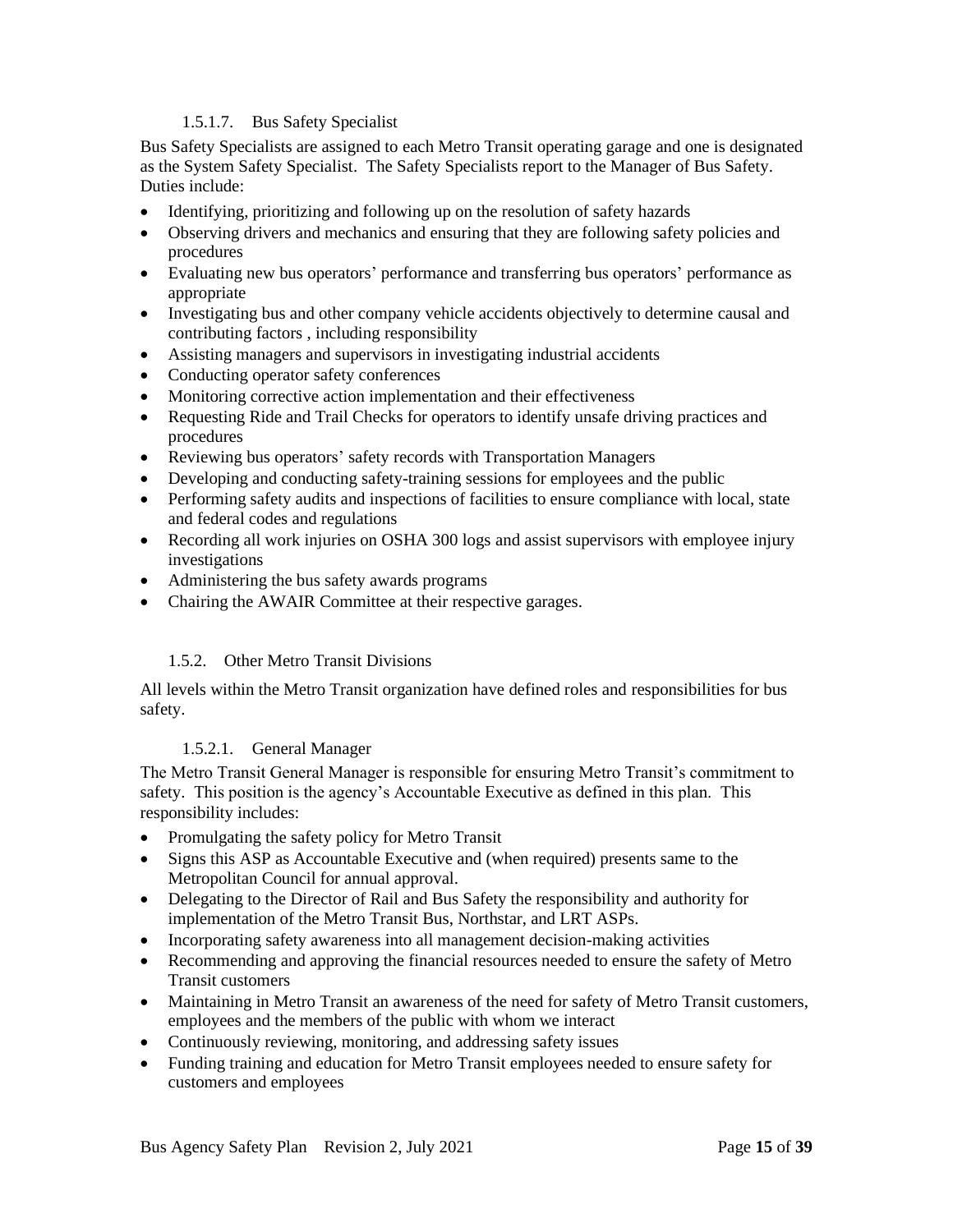- <span id="page-15-2"></span>• Fostering interagency and intergovernmental cooperation and agreements needed to ensure that safety issues are well coordinated
- Ensuring ongoing communication about safety related matters with customers, employees, Union leadership, elected officials, FTA, and civic groups.

#### 1.5.2.2. Chief Operating Officer, Deputy Chief Operating Officers

<span id="page-15-0"></span>These executive level managers support and assist the General Manager in fulfilling their departmental responsibilities. They provide leadership in ensuring Metro Transit's commitment to safety and set an example to others. Responsibilities are outlined below by department.

#### 1.5.2.2.1. Bus Operations

<span id="page-15-1"></span>The Bus Operations Division includes Bus Maintenance and Bus Transportation (Figure 3) up to and including the COO. Safety responsibilities include:

- Investigating accidents and collecting data to assist with identifying causes and eliminate hazards
- Training new and current bus operators in safe bus operations
- Ensuring that employees have the training and equipment to perform their jobs safely
- Enforcing safety rules
- Conducting monthly safety meetings; disseminate safety materials and information to employees
- Issue safety equipment and ensure its proper fit and use
- Training personnel in safe operations of the bus, safe standard operating procedures and ensuring that operating staff attend required OSHA training
- Ensuring that quality control is reflected in all equipment maintenance activities
- Participating in emergency preparedness exercises
- Working with the Director of Rail and Bus Safety, establishing safety goals and objectives for the department
- Correcting unsafe conditions and practices
- Involving safety in design and construction of new systems, buses and equipment
- Maintaining current operating rules and procedures and disseminating these to employees, as appropriate
- Incorporating bus operator safety considerations in the development of new bus specifications and bus schedules
- Establish and maintain a configuration management process.
- Investigating incidents and accidents, and preparing and forwarding a report to the Safety Department.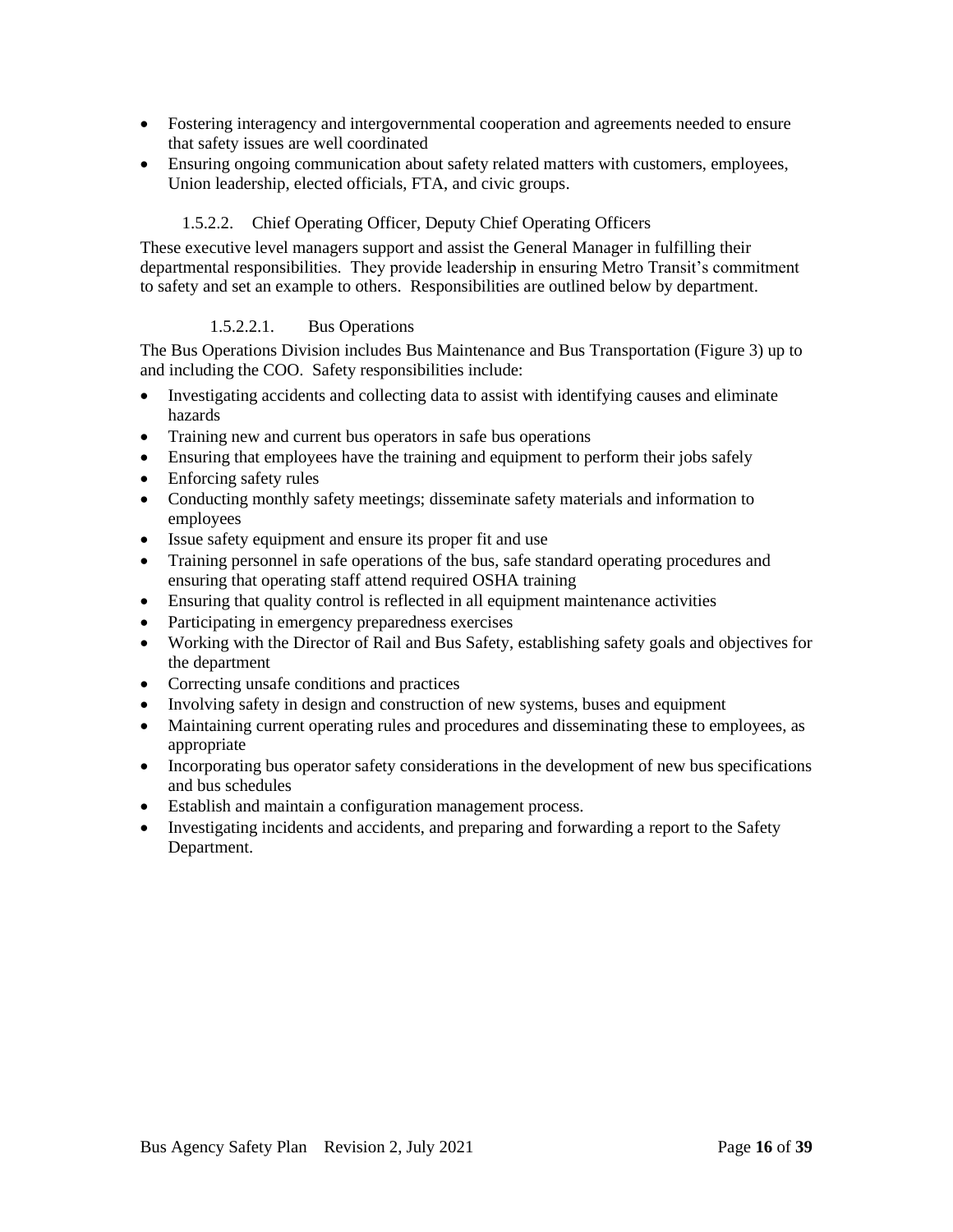<span id="page-16-2"></span>

#### Figure 3

#### 1.5.2.3. Engineering  $&$  Construction and Facilities Maintenance Departments

<span id="page-16-0"></span>These departments provide engineering and maintenance for Metro Transit sup facilities, including bus garages, LRT stations, offices, park and ride lots and structures, transit centers and passenger shelters throughout the metropolitan area. Safety responsibilities include:

- Establishing and maintaining a configuration management process for facilities and facility systems
- Ensuring that facilities are designed and constructed with a strong emphasis on safety using established engineering practices and standards
- Ensuring that employees have the training and equipment to perform their jobs safely
- Ensuring that facilities are maintained in safe operating condition
- Participating in the "A Workplace Accident and Injury Reduction" (AWAIR) Program
- Issuing safety equipment and ensuring its proper use
- Training personnel in safe procedures and ensuring attendance at OSHA required training
- Ensuring that quality control is reflected in all facility maintenance activities
- Participating in emergency preparedness exercises
- Establishing safety goals and objectives for the department
- Correcting unsafe conditions and practices
- Involving the Safety Department in design and construction of new systems, and facilities.

#### 1.5.2.4. Transit Systems Development Department

<span id="page-16-1"></span>This department provides design, engineering and construction oversight of all new fixed guideways for LRT and BRT (New Starts Projects). Responsibilities include:

- Involving the Safety Department, Rail Operations and Bus Operations in design and construction of new systems, and facilities
- Establishing and maintaining a configuration management process via a Configuration and Change Control Management Plan that incorporates system safety items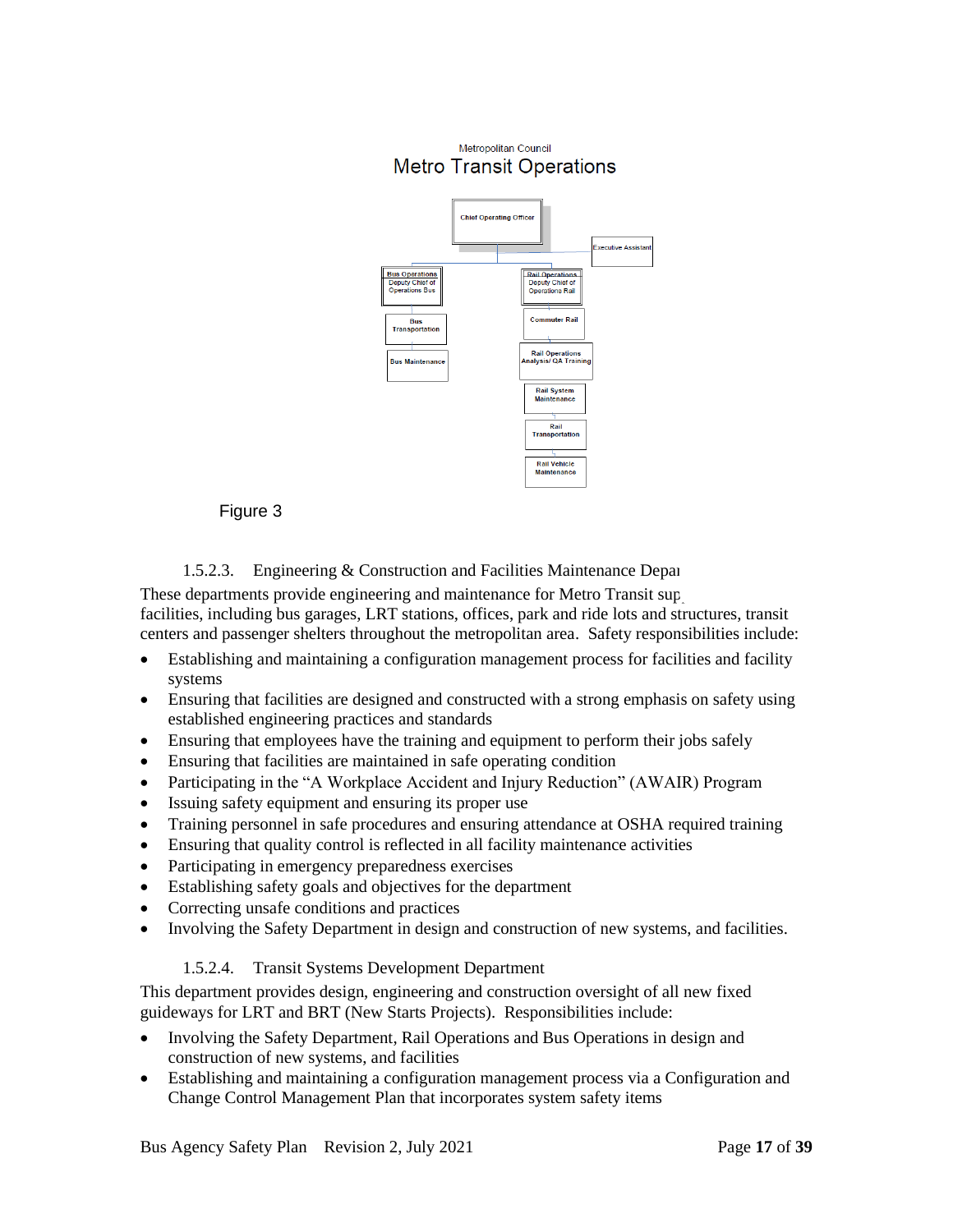- <span id="page-17-5"></span>• Developing a Safety and Security Management Plan for each New Starts project
- Developing a Safety & Security Certification Plan for each project
- Conducting a Preliminary Hazard Analysis (PHA) and Threat and Vulnerability Analysis (TVA) for New Starts Projects in conjunction with the Metro Transit Safety Department, Rail Ops, Bus Ops and public safety agencies
- Completing a Design and Construction Safety Certification Process for each project
- Providing administrative support for the Safety Review Committee for each project
- Providing administrative and technical support for generating the final Safety & Security Certification Verification Report (SSCVR) for each project
- Participating in emergency preparedness exercises
- Establishing a Construction Safety Manager reporting directly to the Deputy General Manager and working in collaboration with the Safety Department to ensure staff compliance with Metro Transit, State and Federal rules and regulations
- Administrative support for the Safety Review Committee.

#### 1.5.2.5. Administration

<span id="page-17-0"></span>Administration includes service development, finance, customer services and marketing, materials management systems, and grants administration.

- Ensuring that service is planned and developed with a strong emphasis on safety using industry standards and best practices
- Incorporating bus operator safety issues in the development of bus schedules and routes
- Disseminating safety programs to the public 1.5.2.6. Human Resources

<span id="page-17-1"></span>Human Resources reports to the Deputy Regional Administrator of the Metropolitan Council. Safety responsibilities include:

- Administering the Drug and Alcohol Program
- Administering pre-employment and fit-for-duty physicals and the Medical Monitoring Program
- Recruiting and selecting employees who will have safe attitudes and the ability to perform their duties safely
- Planning and administering New Employee Orientation (NEO).

#### 1.5.2.7. Risk Management

<span id="page-17-2"></span>The Risk Management Department is the official custodian of all claims and liability data. Risk Management Staff maintain records, analyze data, make reports, and assist with identifying trends and making recommendations for loss prevention. Risk Management manages the contractor for property insurance and is the primary contact with the vendor of property insurance for loss control activities.

#### 1.5.2.8. Strategic Initiatives

<span id="page-17-3"></span>Strategic initiatives has provided analysis related to the causes of responsible bus accidents. They are a resource available upon request for conducting ad hoc statistical analyses and research.

#### 1.5.2.9. Transit Police

<span id="page-17-4"></span>The Metro Transit Police Department is primarily responsible for policing and system security issues and they have a system wide Rail & Bus Security and Emergency Preparedness Plan (SEPP). Security responsibilities are detailed in this plan. Security incidents involve intentional injury or damage. This safety plan addresses System Safety, which is involved with unplanned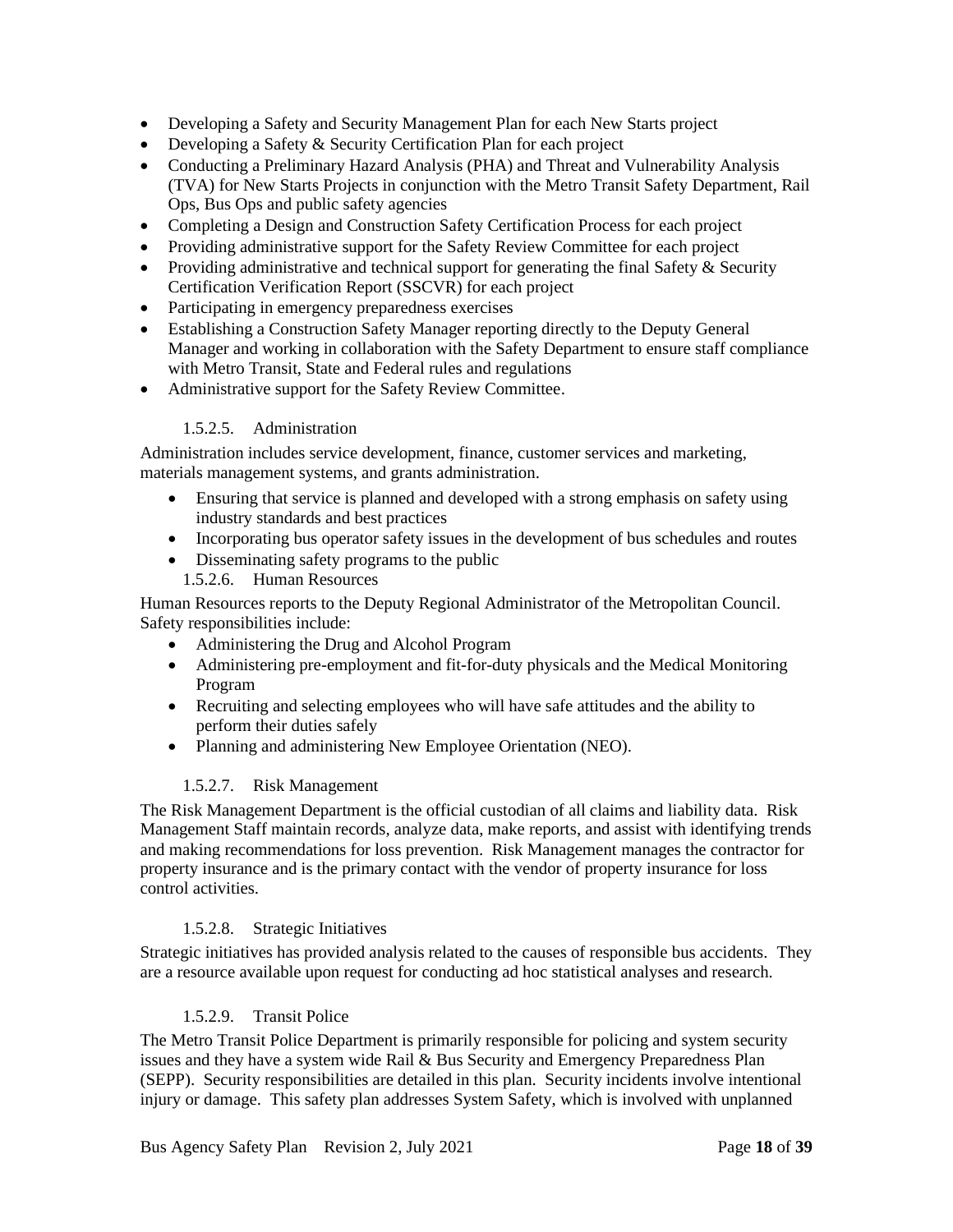<span id="page-18-5"></span>accidents and incidents. The Metro Transit Police department provides support and has procedures for responding to accidents, incidents and other emergencies.

#### <span id="page-18-0"></span>1.6. BUS ASP CONTROL AND UPDATE PROCEDURES

This section establishes the frequency and method for periodic review of the Bus ASP and describes the process by which updates, corrections and modifications to the Plan are implemented.

The Safety Department will coordinate the review and revision process of the Bus ASP for Metro Transit. The Bus ASP will be reviewed and updated every year as appropriate to reflect changes in bus system, equipment, facilities or organization. Department heads will evaluate proposed changes and, if warranted, submit proposed changes to the Director of Rail and Bus Safety. No proposed changes to the Bus ASP will be made unless approved by the Director of Rail and Bus Safety. The Director of Rail and Bus Safety, through the Manager of Bus System Safety, has the responsibility to ensure that the review and revision process is conducted annually.

The Director of Rail and Bus Safety may implement modifications to the plan on an ongoing basis. For urgent safety issues, the Director of Rail and Bus Safety may immediately implement modifications to the plan to maximize the level of safety in the system and develop appropriate procedures to carry out the modifications.

### <span id="page-18-1"></span>**2. SAFETY RISK MANAGEMENT**

#### <span id="page-18-2"></span>2.1. HAZARD IDENTIFICATION/RESOLUTION PROCESS

Hazard identification and resolution is one of the objectives of the Metro Transit Bus System Safety Program. This process can be used by, is applicable to all levels of the organization, and is the means by which hazards are identified, analyzed for potential impacts and severity on the transit system, and resolved in a manner acceptable to management. The process is described below.

#### 2.1.1. Defining the system

<span id="page-18-3"></span>The system to be analyzed is defined by its physical and functional characteristics, including:

- People
- Procedures
- Facilities & Equipment
- Operating environment

The "system" should be appropriately defined as to lend itself to the analysis at hand.

#### <span id="page-18-4"></span>2.1.2. Identifying the Hazards

Hazard identification defines conditions and faults, which have the potential for causing an accident. Hazards can be identified in a variety of ways:

- Hazards that develop as a result of accidents/incidents
- Hazards that are identified as part of an accident/incident investigation
- Internal or external facility inspections that identify hazards or unsafe conditions
- Employee observations of unsafe conditions or behavior (Hazard Report Form)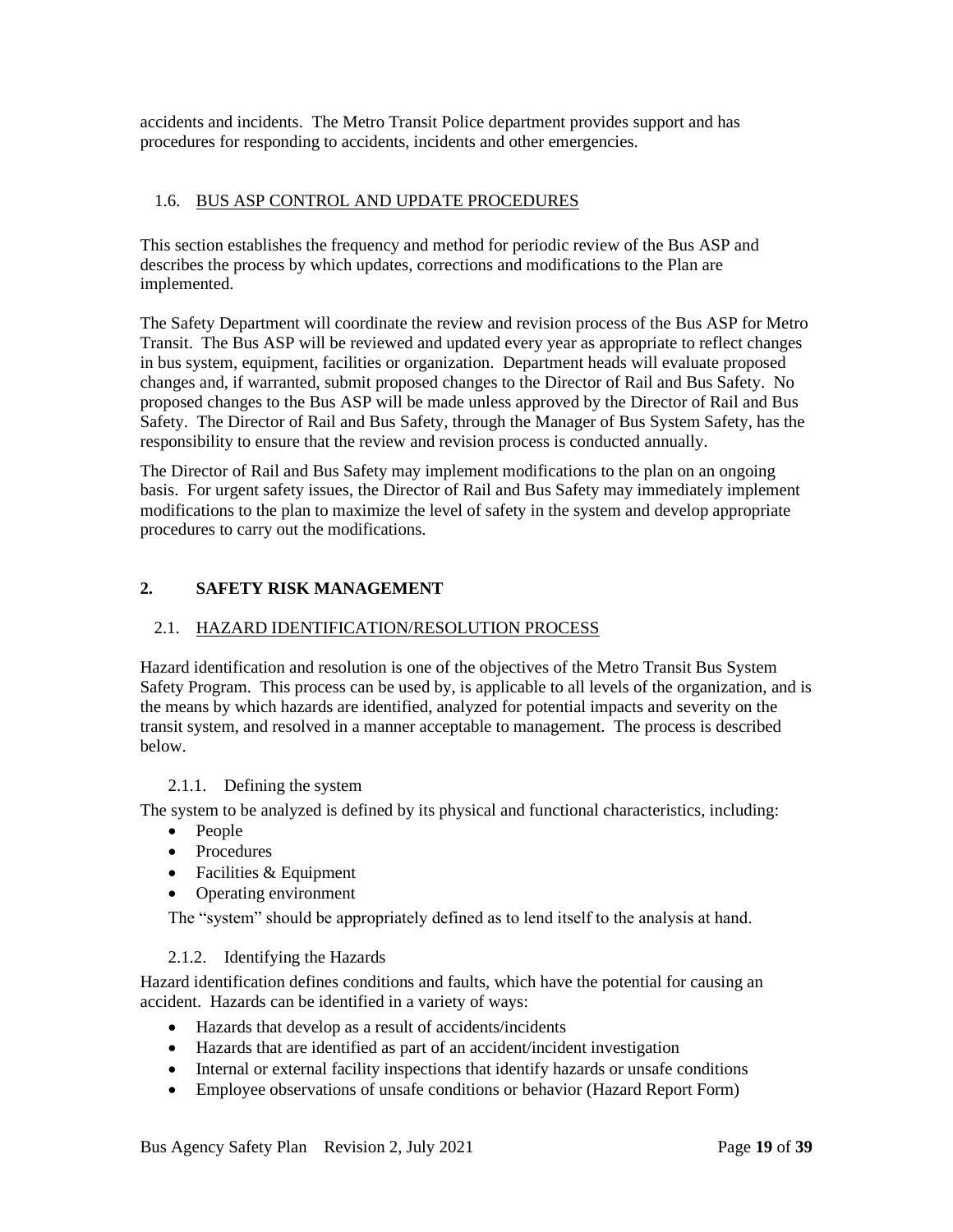- <span id="page-19-1"></span>• A formal hazard analysis that analyzes system components to identify failure modes and effects on the total system or a part of, the system, as well as actions of personnel
- Internal audits or assessments.
- Employees can fill out a Hazard Report Form, which requires a supervisory response as well as inclusion of the Safety Department in the process. These are discussed at the quarterly AWAIR (A Workplace Accident and Injury Reduction committee) meetings. The AWAIR program clearly provides protections for employees who report safety conditions to senior management as does Minnesota state statutes.

<span id="page-19-0"></span>2.1.3. Assessing the Hazards - Qualitative Probability/Severity Hazard Analysis A hazard analysis technique widely accepted in transit is qualitative probability and severity hazard analysis, as described in MIL-STD 882. The process involves defining the system, identifying the hazards, assigning severity, assigning probability, generating the risk index, categorizing the risk, and deciding among methods of mitigation.

#### **2.1.3.1.** Hazard Severity

Hazards are rated in terms of their effects on employees and/or the transit system. Severity categories are defined below.

#### Category I- Catastrophic

Operating conditions are such that human error, environment, design deficiencies, element, subsystem or component failure or procedural deficiencies may cause death or major system loss, thereby requiring immediate cessation of the unsafe activity or operation.

#### Category II- Critical

Operating conditions are such that human error, environment, design deficiencies, element, subsystem or component failure or procedural deficiencies may cause severe injury, illness, or major system damage thereby requiring immediate action including immediate cessation of the unsafe activity or operation.

#### Category III - Marginal

Operating conditions may cause minor injury, illness, or minor system damage such that human error, environment, design deficiencies, sub-system or component failure or procedural deficiencies can be counteracted or controlled without serious injury, illness or major system damage.

#### Category IV - Negligible

Operating conditions are such that personnel error, environment, design deficiencies, sub-system or component failure or procedural deficiencies will result in no, or minor, illness, injury or system damage.

#### **2.1.3.2.** Hazard Probability

The probability that a hazard will occur can be described in potential occurrences per unit of time, events, population items or activity. A qualitative hazard probability may be derived from research, analysis, and evaluation of safety data from the operating experience of Metro Transit or other similar transit authorities. A depiction of a hazard probability rating system is described below.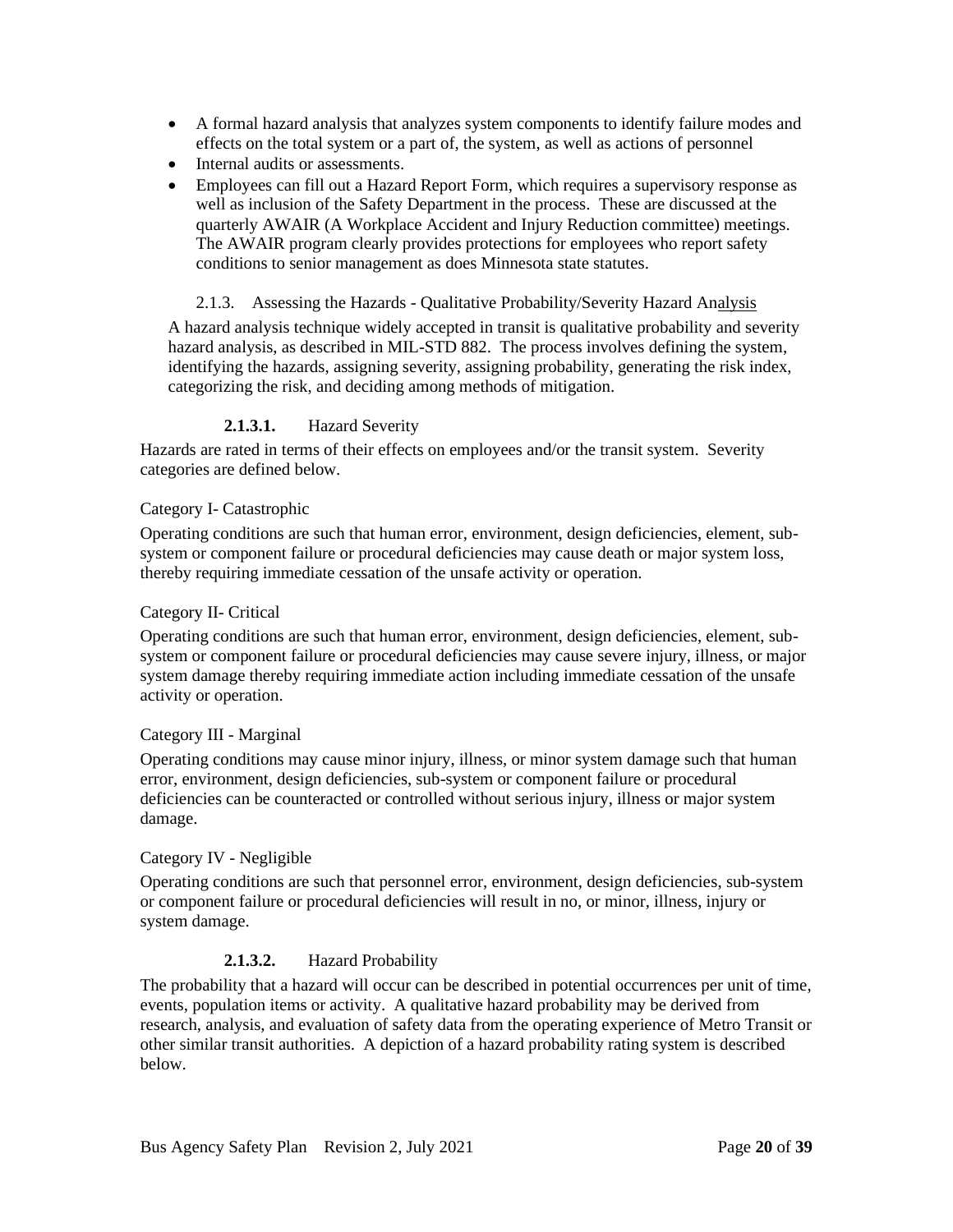| <b>DESCRIPTIVE</b><br><b>WORD</b> | <b>LEVEL</b> | SPECIFIC INDIVIDUAL ITEM                                                               | FLEET OR INVENTORY                                   |
|-----------------------------------|--------------|----------------------------------------------------------------------------------------|------------------------------------------------------|
| Frequent                          | A            | Likely to occur frequently<br>$(P>10^{-1})$                                            | Continuously experienced in<br>the system            |
| <b>Reasonably Probable</b>        | B            | Will occur several times in life cycle<br>of an item $(10^{-2} \le P \le 10^{-1})$     | Will occur frequently<br>throughout the system       |
| Occasional                        | C            | Likely to occur sometime in life of<br>an item $(10^{-3} \le P \le 10^{-2})$           | Will occur several times                             |
| Remote                            | D            | Unlikely, but possible to occur in<br>life of an item $(10^{-6} \le P \le 10^{-3})$    | Unlikely, but can reasonably<br>be expected to occur |
| Improbable                        | E            | So unlikely, it can be assumed<br>occurrence may not be experienced<br>$(P < 10^{-6})$ | Unlikely to occur, but<br>possible                   |

Please see the table below for additional information that might be useful in determining probability:

| <b>DESCRIPTIVE</b> | <b>LEVEL</b> | <b>Probability of Occurrence (P)</b> | <b>Mean Time Between</b>    |
|--------------------|--------------|--------------------------------------|-----------------------------|
| <b>WORD</b>        |              |                                      | <b>Events (MTBE)</b>        |
| Frequent           | $\mathbf{A}$ | Chance of mishap greater than 1 in   | Mishap will occur in less   |
|                    |              | $10 (P > 10^{-1})$                   | than 1,000 operating hours  |
| Reasonably         |              | Chance of mishap greater than 1 in   | Mishap will occur           |
| Probable           | B            | 10 but less than 1 in 100            | somewhere between 1,000     |
|                    |              | $(10^{-2} \leq P \leq 10^{-1})$      | and 100,000 operating hours |
|                    |              | Chance of mishap greater than 1 in   | Mishap will occur           |
| Occasional         | $\mathbf C$  | 100 but less than 1 in $1,000$       | somewhere between 100,000   |
|                    |              | $(10^{-3} \le P \le 10^{-2})$        | and one million operating   |
|                    |              |                                      | hours                       |
|                    |              | Chance of mishap greater than 1 in   | Mishap will occur           |
| Remote             | D            | 1,000 but less than 1 in a million   | somewhere between one       |
|                    |              | $(10^{-6} \le P \le 10^{-3})$        | million and 100 million     |
|                    |              |                                      | operating hours             |
|                    | E            | Chance of mishap greater than 1 in   | Mishap occurrence exceeds   |
| Improbable         |              | a million ( $P < 10^{-6}$ )          | 100 million operating hours |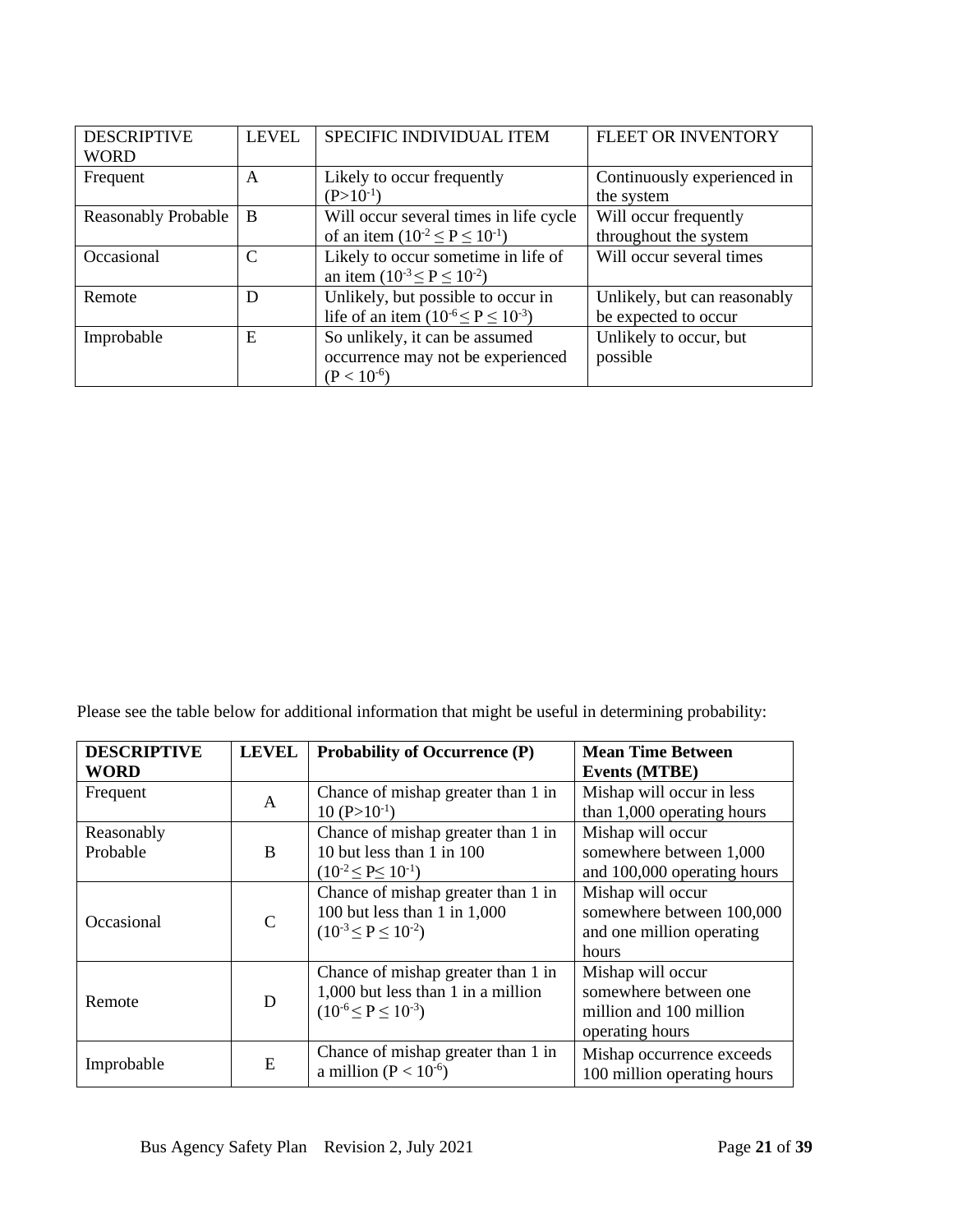#### **2.1.3.3.** Hazard Risk Assessment

<span id="page-21-1"></span>Risk assessment determines the acceptability of accepting a risk associated with a hazard, the necessity of implementing corrective measures to eliminate or reduce the hazard, or a combination of both. Hazard risk assessment involves categorization of hazard severity and probability of occurrence. A Risk Assessment Index, or Hazard Rating Table, is shown below.

| <b>HAZARD</b>    | <b>CATEGORY I</b> | <b>CATEGORY II</b> | <b>CATEGORY III</b> | <b>CATEGORY IV</b> |
|------------------|-------------------|--------------------|---------------------|--------------------|
| <b>FREQUENCY</b> | Catastrophic      | Critical           | Marginal            | Negligible         |
| Frequent $(A)$   |                   |                    | 3A                  |                    |
| Probable (B)     | l B               | 2Β                 | 3B                  | 4B                 |
| Occasional $(C)$ |                   | 2C                 | 3C                  |                    |
| Remote $(D)$     |                   |                    | 3D                  |                    |
| Improbable (E)   |                   | 2Ε                 | 3E                  |                    |

#### **Hazard Categories**

#### **Hazard Risk Index Criteria by Index \***

| 1A, 1B, 1C, 2A, 2B, 3A | Unacceptable              |
|------------------------|---------------------------|
| 1D, 2C, 2D, 3B, 3C     | Undesirable               |
| 1E, 2E, 3D, 3E, 4A, 4B | Acceptable with review    |
| $\vert$ 4C, 4D, 4E     | Acceptable without review |

\* "Unacceptable" means the hazard cannot remain as is but must be mitigated. "Undesirable" means that the hazard should be mitigated, if possible within fiscal constraints. However, it may be mitigated at a later time. Further a management decision must be made as to when and how a hazard associated with an undesirable risk will be mitigated, or if management allows the hazard to exist and accepts the associated risk. "Acceptable with review" means that the hazard may be allowed to remain provided that it is subject to continual monitoring to ensure that it doesn't worsen. Depending on the nature and scope of the analysis this could be a safety representative, a responsible department manager or a committee associated with the system under analysis. "Acceptable without review that the hazard can remain.

Managers can use the Hazard Rating Table to prioritize hazardous conditions and focus available resources on the most serious hazards requiring resolution while effectively managing the available resources.

#### 2.1.4. Resolving the Hazards

<span id="page-21-0"></span>A number of different means are employed to resolve identified hazards. These include design changes, the installation of controls and warning devices and the implementation of special procedures or training. The order of precedence for resolving hazards is as follows:

#### Design for Minimum Risk

The first priority is to eliminate hazards through engineering and design. This is applicable for facilities, buses, equipment, park & rides, shelters, bus stop locations, routes, transit stations, and product selection to provide a few examples.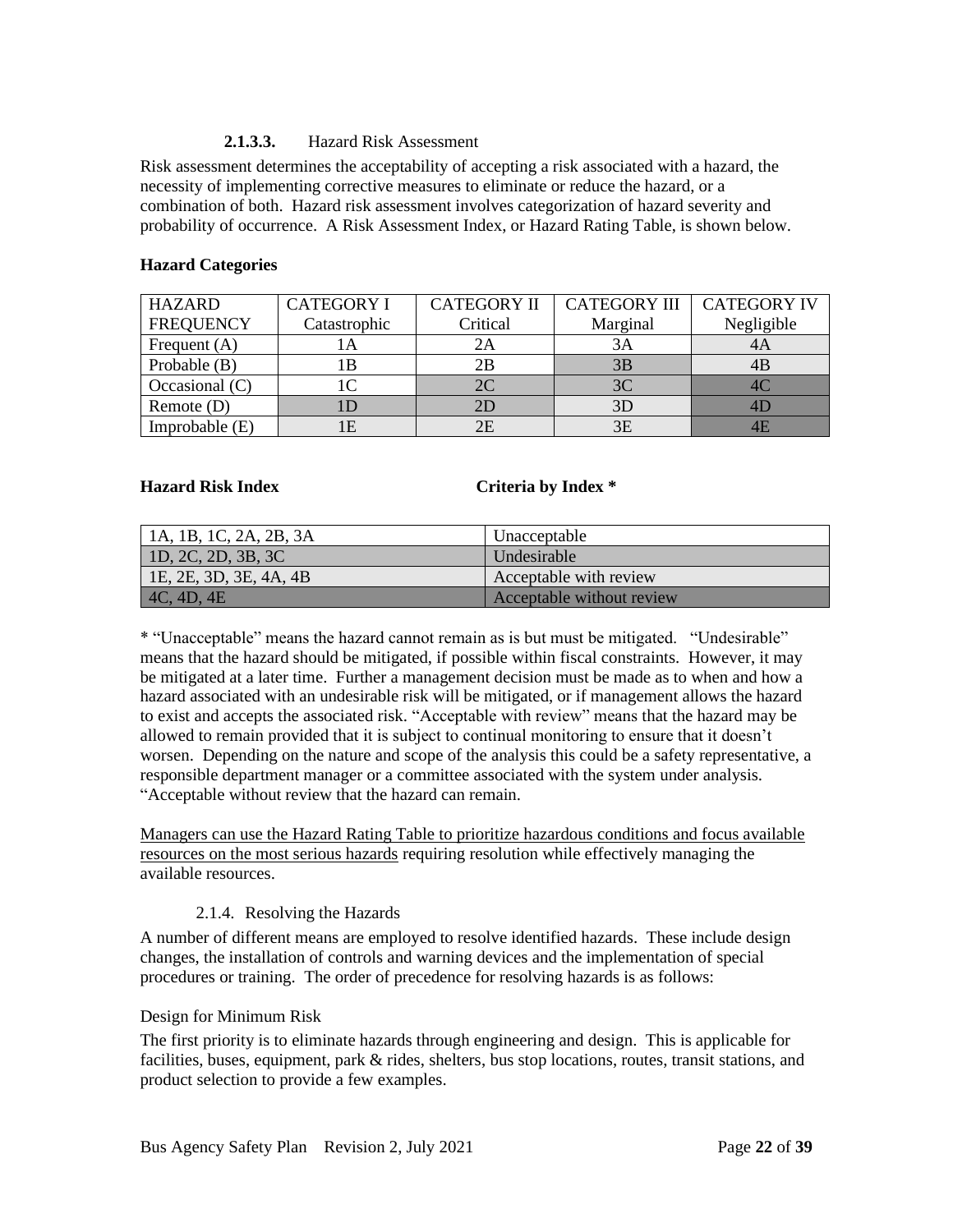#### <span id="page-22-3"></span>Safety Devices

Hazards that cannot be eliminated or controlled through design selection shall be controlled to an acceptable level using fixed, automatic, or other protective safety design features, devices or personal protective equipment. Provisions shall be made for periodic functional checks of safety devices.

#### Warning Devices

When neither the design nor the safety devices can effectively eliminate or control an identified hazard, devices shall be used to detect the condition and to generate an adequate warning signal to correct the hazard or provide for personnel evacuation. Warning signals and their application shall be designed to minimize the probability of incorrect personnel reaction to the signals and shall be standardized within like types of systems. Warning devices can be either active (e.g., flashers) or passive (e.g., signs).

#### Procedures and Instruction

Where it is impossible to eliminate or adequately control a hazard through design selection or use of safety and warning devices, procedures and training shall be used to control the hazard. Procedures may include the use of personal protective equipment. Precautionary notations on signs shall be standardized as specified by management. Safety critical tasks and activities may require certification of personnel proficiency.

#### 2.1.5. Follow up

<span id="page-22-0"></span>Whatever the decision with respect to a particular hazard it must be monitored for effectiveness. If accepted, the situation must be monitored to ensure that the hazard has not worsened. If a corrective action plan has been developed, that corrective action must be verified and monitored to ensure that unexpected hazards have not developed.

### <span id="page-22-1"></span>**3. SAFETY ASSURANCE**

Safety Assurance involves processes within a transit agency's Safety Management System that function to ensure the implementation and effectiveness of safety risk mitigation. This involves monitoring key aspects of the operation for mitigation effectiveness and to ensure that no new hazards have been introduced into the system. This ongoing attention also provides for identification of new hazards as changes to the operation form, fit, or function are made. The rest of this section describes the safety assurance techniques used by Metro Transit.

#### <span id="page-22-2"></span>3.1. SAFETY DATA ACQUISITION/ANALYSIS

Collection of safety data, and analysis of such data, is one way to help maintain safe working conditions at Metro Transit. Hazard identification and analysis of accidents will prevent future incidents and accidents. Metro Transit reviews accidents and incidents, looks for undesirable trends, and regularly reports safety data to the Federal Transit Administration (via National Transit Database), OSHA, NTSB, and Metro Transit departments as appropriate.

Risk Management manages the primary claims database in a system called Stars. Risk Management provides regular reports to Metro Transit management teams while Safety conducts further analysis and assists with distribution and communication. Data collected in Stars also contains data on employee injuries and workers compensation.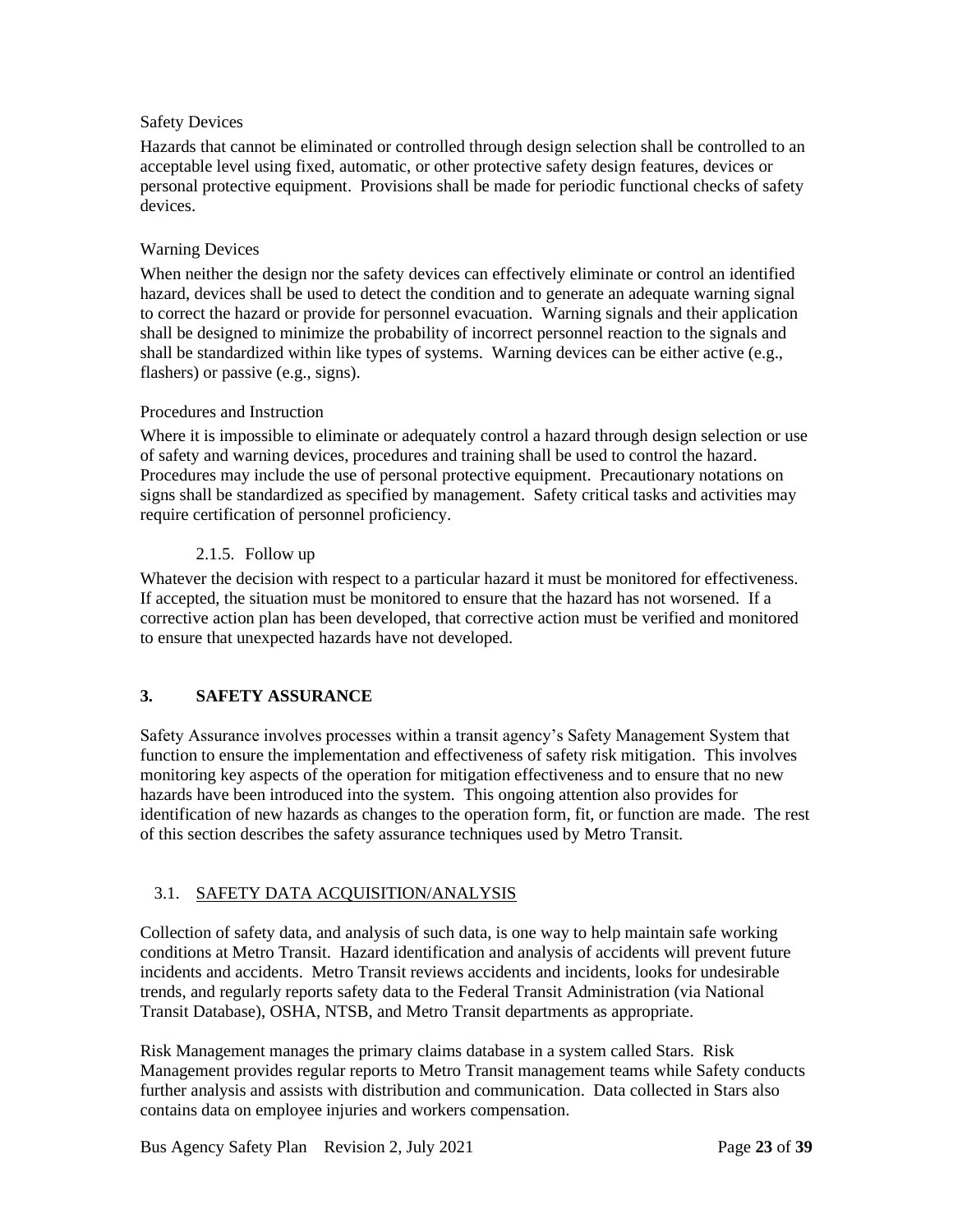Metro Transit performs safety data collection and analysis for bus operations at the garage or facility level. The HASTUS Personnel Management System is used to track the individual safety performance of bus operators. Data collection in HASTUS will eventually replace TIS and will include at a minimum all of the same data with enhanced features and abilities to generate reports. Data collection in TIS or HASTUS includes the following:

- Employee on-duty vehicle collisions coded by type
- Employee on-duty citations
- Passenger accidents coded by type
- Employee responsible accidents
- Date of Safety Conferences
- Safety Keys Training
- Other corrective actions
- Discipline.

Metro Transit Safety prepares reports for OSHA and the NTD. The safety specialist at each garage is responsible for generating and updating the OSHA logs for that facility and the annual OSHA posting. At the Heywood Office, TCC, and Operations Support Center the Safety Manager is responsible for the OSHA data. The Industrial Hygienist is responsible for the OSHA reporting at the OHB and the Occupational Safety Specialist is responsible for reporting at Transfer Road.

Risk Management, Safety, and operations management will determine an optimal degree of safety that minimizes risk while maximizing operational effectiveness within political, financial, and technological constraints. Factors considered are the evaluation of cost, probability of damage, notoriety factor, frequency and severity of exposure, and the balance of benefit to loss.

Strategic Initiatives (SI) works with data collected from many sources to use higher level of analysis to identify significant risk factors and trends in accidents and injuries. This leads to informed recommendations for accident reduction programs and better use of limited resources. These targets will include measurements as established under the National Public Transportation Safety Plan (NPTSP), specifically:

- Collisions per 100,000 vehicle miles
- Annual fatalities from the bus operation
- Annual injuries from the bus operation
- System reliability (vehicle mean distance between failures)

At the time of this plan revision, the goals for these target measures are based on 2019 actual operating experience, as that was the last full year of pre-pandemic operation and any targets set based on recent experience since the COVID 19 outbreak and the subsequent reductions in service levels would be artificially low as service begins to restore itself. The sole exception to that methodology was determining the target goal for fatalities by mode. While experience has unfortunately often been otherwise, we believe that stating any goal greater than zero deaths somehow sends an unacceptable message. The specific goals for these target measures set at this plan revision are: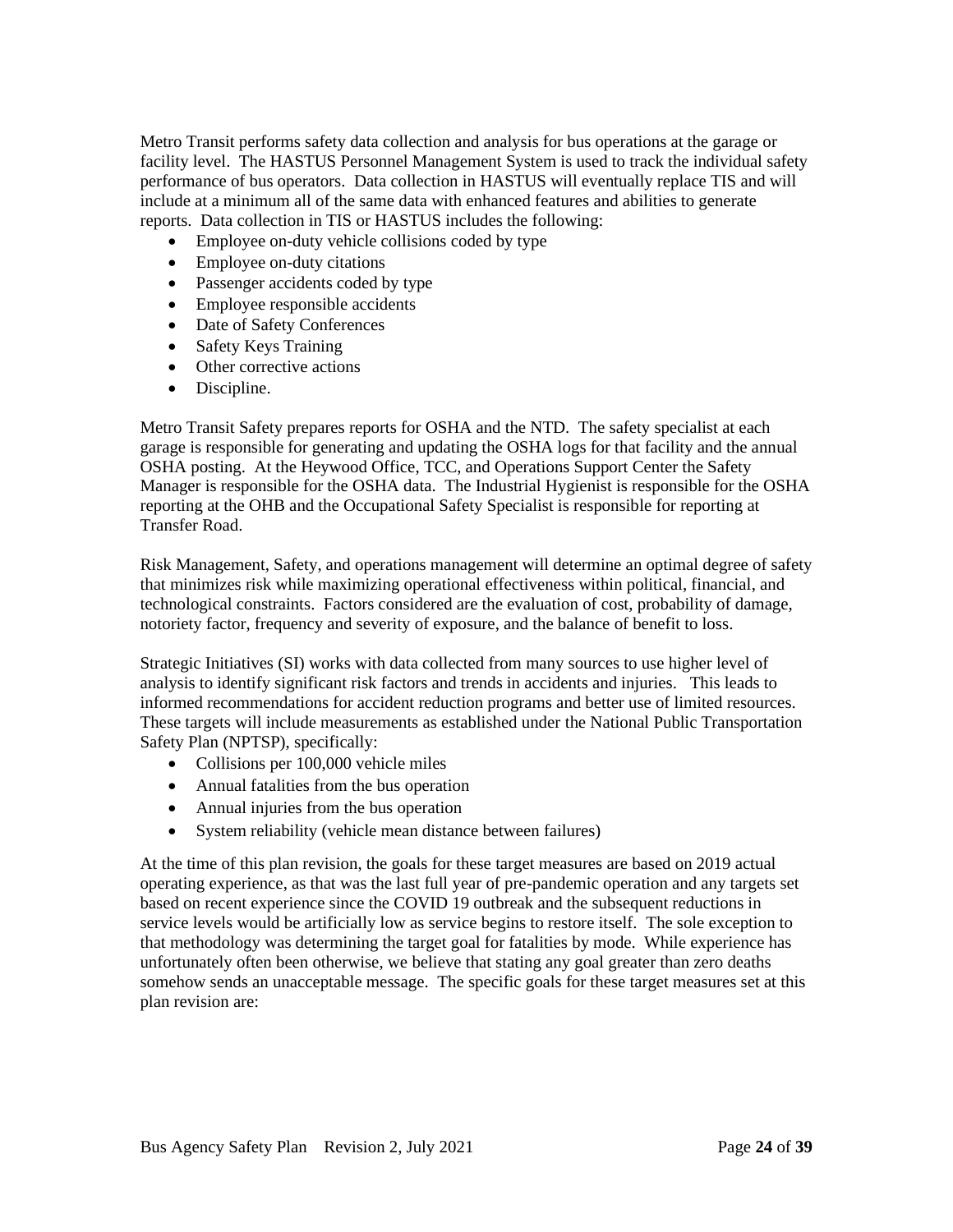<span id="page-24-1"></span>

| <b>Target</b>                                                                                | Goal                                                 |
|----------------------------------------------------------------------------------------------|------------------------------------------------------|
| Collisions per 100,000 vehicle miles                                                         | 3.8 / 100K vehicle miles                             |
| Annual fatalities from the bus operation (as<br>reported to National Transit Database (NTD)) | calendar year<br>0/                                  |
| Annual injuries from the bus operation (as<br>reported to National Transit Database (NTD))   | 175 / calendar year $(14.5 / \text{month})$          |
| System reliability (vehicle mean distance<br>between failures)                               | 7,731 miles Mean Distance Between Failures<br>(MDBF) |

By incorporation in this plan, these goals will be adopted by the Metropolitan Council as part of the plan approval and reevaluated annually based on actual trends. The Rail Safety, Speed, and Reliability Performance Team helps collectively determine these goals and measure and, where necessary, determine steps for improvement.

#### <span id="page-24-0"></span>3.2. ACCIDENT/INCIDENT REPORTING AND INVESTIGATION

Metro Transit's policy is to document, investigate and review all accidents/incidents at an appropriate level for the severity or potential severity of that occurrence. The purpose of accident/incident reporting and investigation is to ensure that all accidents/incidents are investigated objectively with the goal of determining probable cause(s) and contributing causal factors (fact-finding, not fault-finding). All accidents investigated by the operating department must be documented and forwarded to the Safety Department. Depending on the type and severity of the accident, an operating representative will be involved in the investigation process, and possibly an accident investigation committee may be convened. All investigation findings, conclusions and recommended corrective actions to prevent recurrence will be documented, and designated management personnel are assigned responsibilities to ensure that corrective actions are implemented and monitored for effectiveness.

All occupational illnesses and injuries are investigated at the first line supervisor level. The Safety Department is available to front line supervisors to assist with their investigations when requested or may choose to be lead an investigation as appropriate. All first report of injury forms and supporting investigation reports are forwarded to Risk and filed. At the same time, a copy of the report, along with other facts collected, must be sent to the designated Safety Department staff for review and determination of appropriate corrective action.

Where required, the Safety Department will forward reports to all regulatory agencies, including Minnesota Occupational Safety and Health (OSHA) and the National Transit Database (NTD).

#### 3.2.1. Accident/Incident Policies

Metro Transit has accident/incident policies for employee, non- employee/customer and bus accidents/incidents.

For non-employee accidents/incidents, employees are responsible to collect appropriate information and prepare an accident report. A copy of the accident report is forwarded to the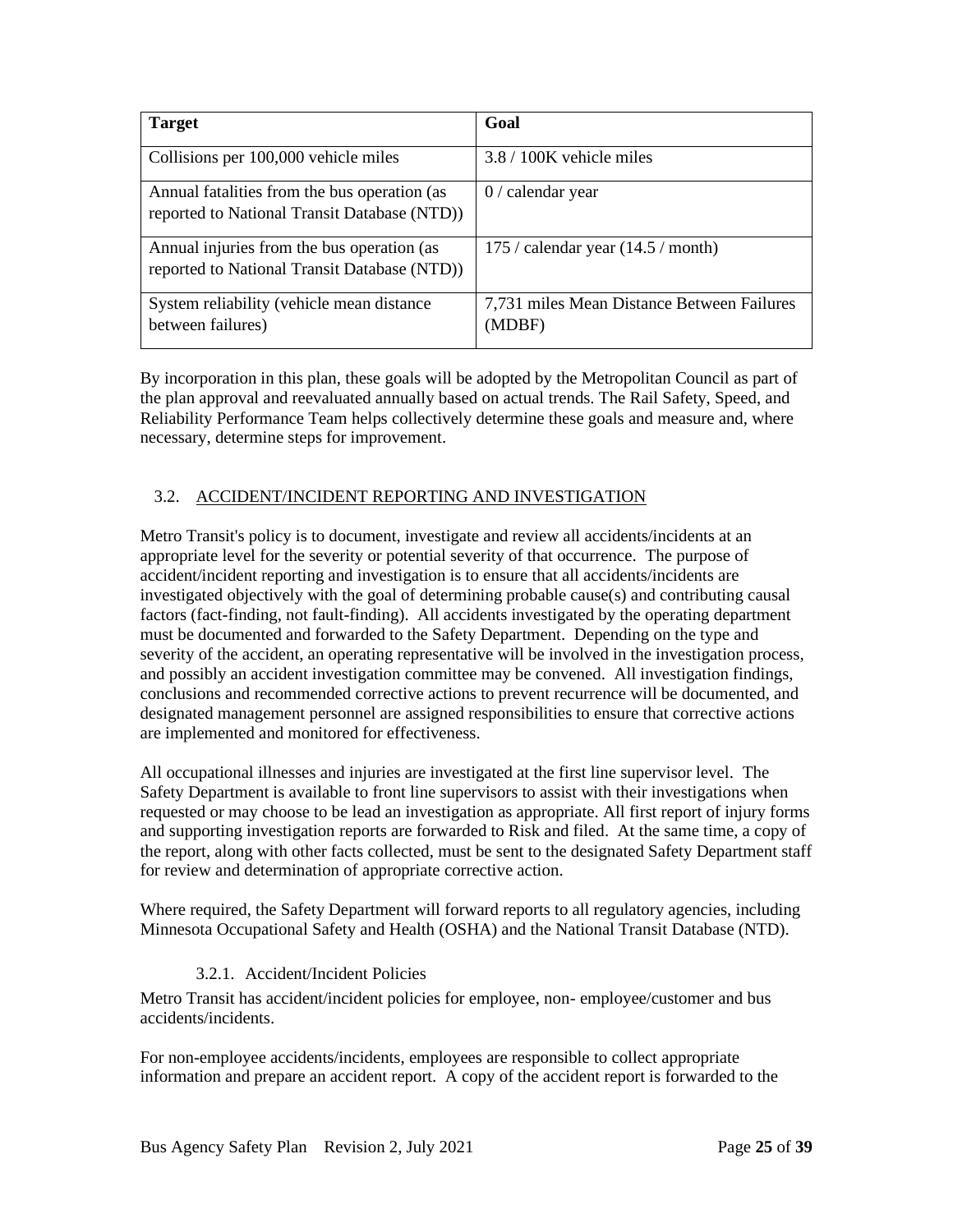Safety Department and Risk Management Department for filing and follow-up investigation and reporting.

When accident/incident reports and statistics show repetitive accidents/incidents that result in an inability to meet or exceed the safety goals, the Manager of Bus Safety will initiate an investigation to determine causes. The Director of Rail and Bus Safety will participate with appropriate departments/offices to determine the required corrective actions.

3.2.2. Procedures for Metro Transit Vehicle Collision or Customer Fall Reporting and Investigation

Metro Transit equipment accident reporting and investigation procedures are described in the following:

- Metro Transit Bus Operator's Rule Book and Guide
- Transit Control Center (TCC) policies and procedures
- District Supervisors operating policies and procedures
- Safety Department procedures for processing accidents
- A Workplace Accident and Injury Reduction (AWAIR) Program
- Metro Transit Police Policies and Procedures
- Maintenance Manager On Line Tool and Bus Maintenance SOPs
- Risk Management Policies and Procedures.

For all departments, whenever a bus, Metro Transit non-revenue vehicle, equipment, or personal vehicle being used for work purposes (not transportation to and from work) is involved in an accident the TCC must be notified as soon as possible. This is required whether the accident or incident took place on public or Metro Transit property. The exception is Metro Transit buses being operated by a mechanic in Metro Transit garage bays, maintenance facilities and yards.

Accident notification and response is included in Metro Transit's procedures in the TCC. All necessary emergency response agencies, Metro Transit management personnel and regulatory agencies are included in the notification process. A bus, vehicle, or equipment accident/incident report is prepared by the operator, reviewed by Safety, and forwarded to Risk Management, in accordance with established procedures.

In addition, the Safety Department, with data and support from Risk Management, conducts periodic reviews of bus accidents to determine common trends and develop appropriate preventive programs.

3.2.3 Procedures for Non-vehicle Accidents, Injuries or Incidents

3.2.3.1 An employee involved in an accident/incident must do the following:

- Request medical attention, if necessary
- Report and describe the accident/incident according to policy and/or union contract
- Complete and sign a first report of injury form (If incapacitated the supervisor must complete this form).
- If the employee seeks medical attention for an injury, the employee must submit workability notes from the doctor's office visit and any follow up visits to their Supervisor as soon as possible.
- For loss of time from work or restricted duty, the employee must report to the medical facility as soon as possible within twenty-four hours of the occurrence or on the next day the medical facility is open.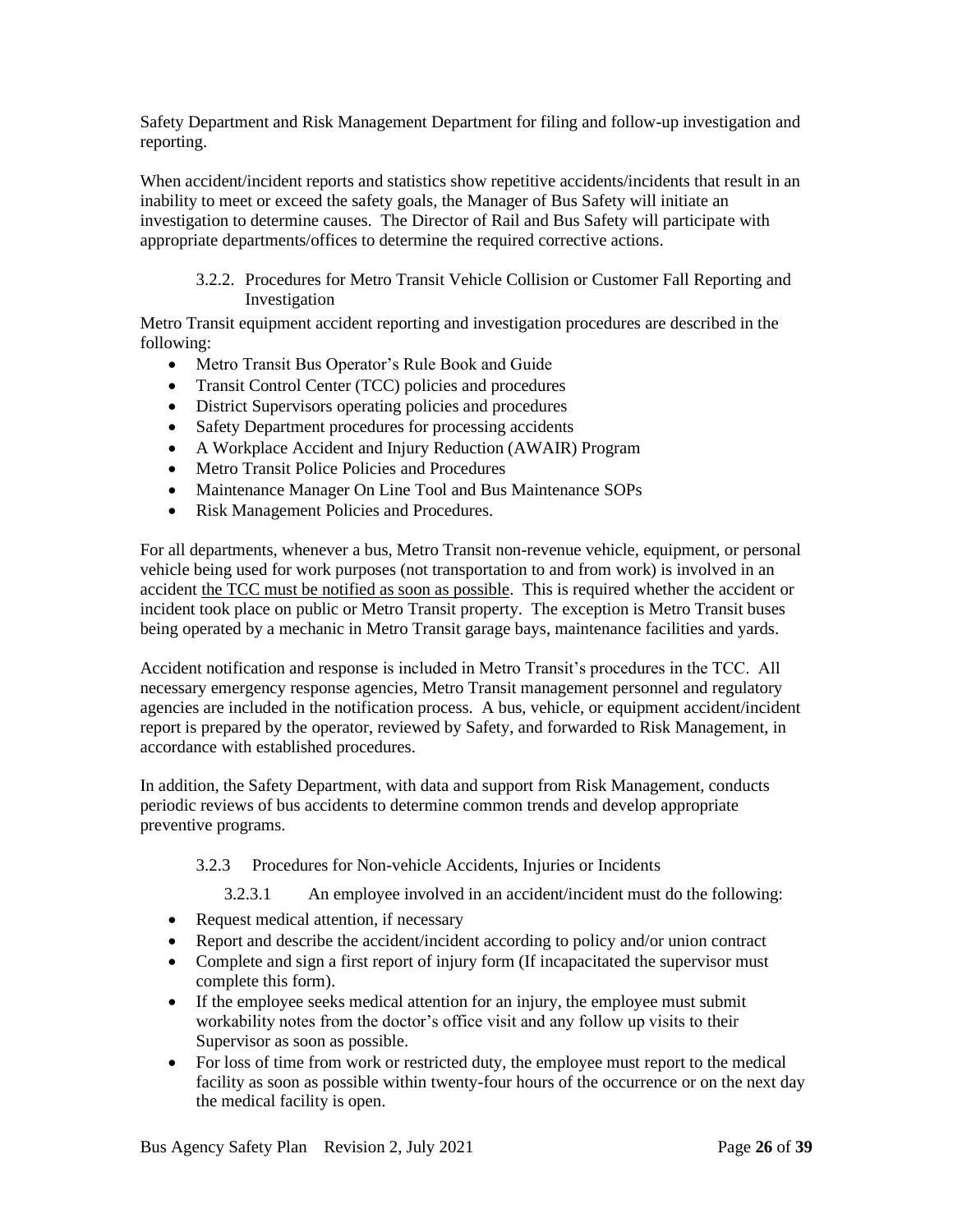3.2.3.2 The employee's supervisor will take the following actions:

- <span id="page-26-1"></span>• Make appropriate arrangements for medical attention, if requested.
- Call TCC whenever 911 is contacted for emergency medical purposes
- Conduct an initial investigation of the accident/incident and report findings to management and the Safety Department.
- Complete Supervisors portion of Employees First Report of Injury form and assure the employee section is complete.
- Ensure that conditions, which could cause a similar accident/incident, are reported and that remedial and/or corrective action is taken
- Ensure that proper documentation is prepared/kept and recommendations are made
- If loss of time from work or restricted duty is possible after the accident/incident, direct the employee to report to the medical facility as soon as possible within twenty-four hours or on the next day the medical facility is open.
- Forward all doctor workability notes to Risk Management and your facility Safety Specialist along with the first report of injury.
- Ensure the first report of injury form is completely filled out. Submit the  $1<sup>st</sup>$  report of injury form and any doctor workability notes to Risk Management and the facility Safety Specialist

#### <span id="page-26-0"></span>3.3. FACILITIES INSPECTIONS

Metro Transit facilities are inspected on a regular basis to identify items needing corrective action. Facilities are listed in Section 1.3 (System Description/Organization Structure) of this Bus ASP.

When appropriate, facilities inspections should include Hazard Identification and Resolution as described in section 2.

#### 3.3.1. Facility Inspection Checklists

Facility inspections are conducted using checklists to guide the inspection. All inspections are documented. Inspection reports include the following:

- Date of Inspection
- Name of Facility
- Listing of Items Observed
- Description of Observed Deficiencies
- Recommendations to Improve Safety
- Name of Inspector.

Facilities and Engineering, Bus Maintenance, and Safety conduct monthly safety inspections in their locations as part of the "A Workplace Accident and Injury Reduction" (AWAIR) program. The inspection team uses a variety of checklists that focus on different aspects of industrial safety each month but is always on the lookout for general facility defects. When a defect is noted, a work order is made for Engineering and Facility Maintenance to correct. The work order is identified as an AWAIR need so that progress can be easily tracked. If the problem cannot be resolved with simple maintenance, then steps are taken to include the needed improvement in the facility capital improvement plans. In the meantime, steps are taken to mitigate the hazard.

Other types of inspections conducted through Engineering and Facility Maintenance include: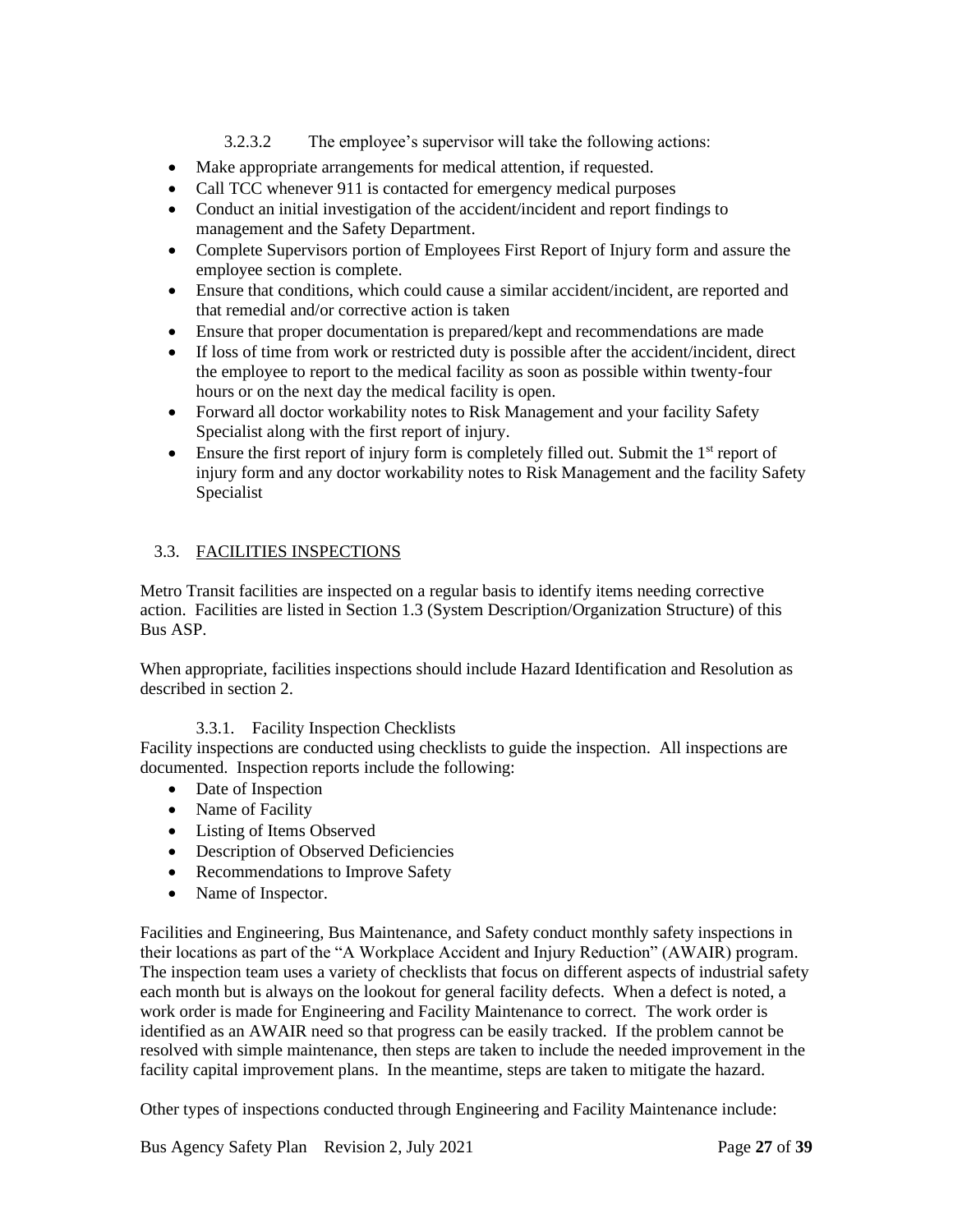- <span id="page-27-2"></span>• Exterior conditions
- Building facilities HVAC, electrical, boilers, hoists, overhead cranes
- General housekeeping
- Fire extinguishers in the facilities and the buses
- Fuel and hazardous materials storage tanks
- Fire suppression systems including sprinklers
- Fire alarm systems.

Certain facility inspections are contracted out, such as the sprinkler inspections and overhead crane inspections. All fire systems are monitored by outside contractors, who check for alarms and coordinate with appropriate Metro Transit staff.

Temporary measures will be mandated immediately by the inspector, garage manager, or Safety to protect life and property should corrective action for an unacceptable or undesirable hazard be delayed for any reason.

#### <span id="page-27-0"></span>3.4. BUS MAINTENANCE AUDITS/INSPECTIONS

Metro Transit bus maintenance plans and procedures include preventive maintenance activities, as well as scheduled and unscheduled maintenance procedures. Bus maintenance inspection and repair activities occur at bus garages and the overhaul base.

Bus maintenance refers to the inspection, maintenance and repair of buses. This is accomplished by performing preventative maintenance inspections and running repairs based on those inspections. Bus preventive maintenance schedules are detailed in the Metro Transit Bus Maintenance Plan and include both mileage-based and time-based inspections.

Bus Maintenance records all bus maintenance activities in the automated TXbase maintenance management system.

Metro Transit bus maintenance has an internal Quality Assurance program that audits the effectiveness of the inspection and maintenance plan. At each garage, the garage supervisors perform regular Quality Assurance on bus inspections, bus repairs, general cleaning and lift inspections.

#### <span id="page-27-1"></span>3.5. RULES AND PROCEDURES REVIEW

Metro Transit is responsible for ensuring that operating Rules and Procedures are carefully developed, maintained and followed. Rules and Procedures are updated periodically as appropriate. Bus Operator Rules and Procedures use bulletins posted in each garage to notify them of all changes to practice, operating rules and regulations. To reinforce rules and operating procedures compliance, especially when an area of non-compliance is identified, bulletins may be re-issued.

Bus operations follow written Rules and Procedures. The Bus operator's Pocket Guide includes the following information:

- Definitions
- Equipment
- Normal Operations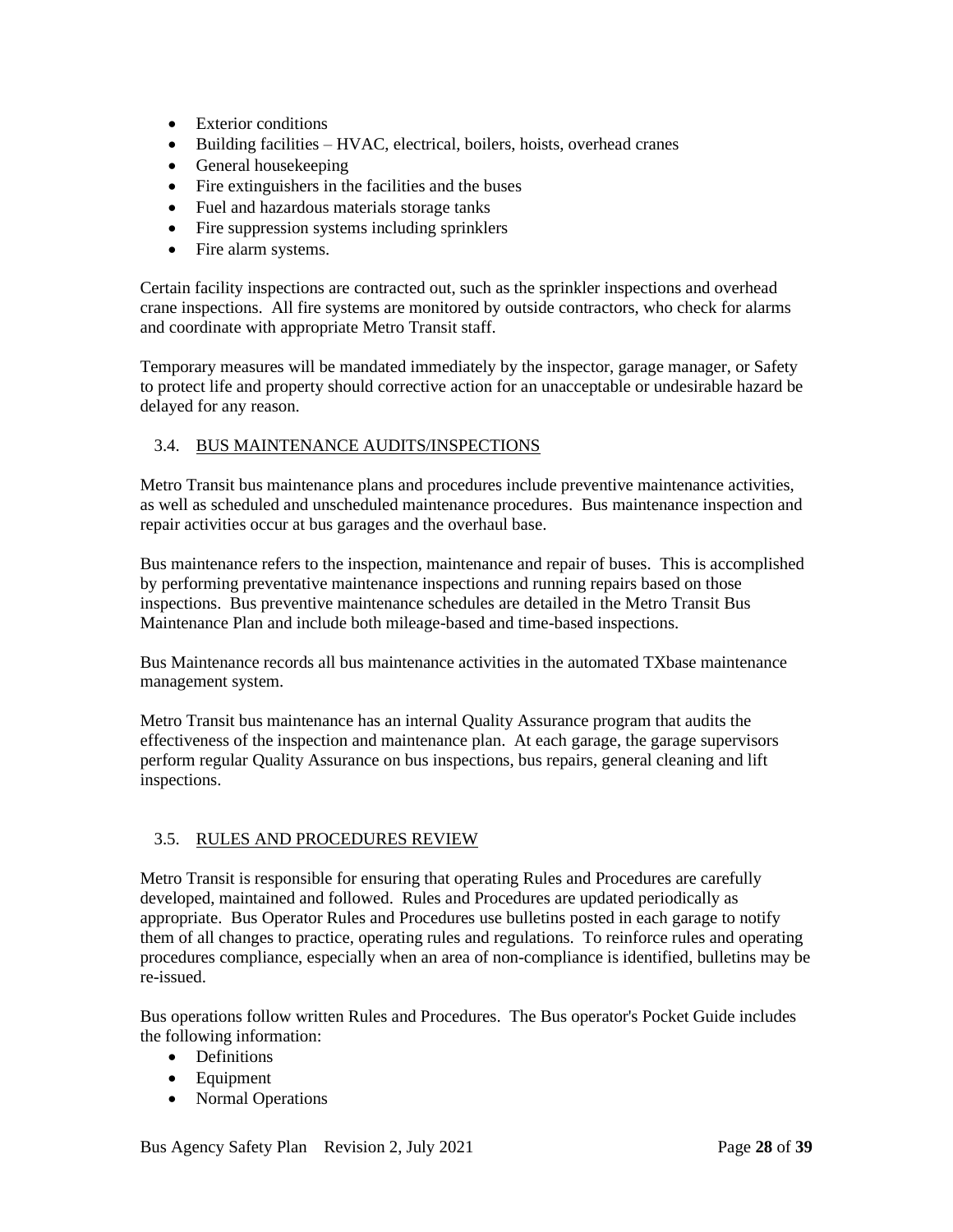- <span id="page-28-2"></span>• Special Operations
- Dealing with Passengers
- Emergencies
- Radio Codes.

#### <span id="page-28-0"></span>3.6. SYSTEM MODIFICATION DESIGN REVIEW AND APPROVAL PROCESS

System modification refers to new bus specifications, new construction, remodeling of existing facilities, or changes in facility equipment or machinery. System modification is the result of any change to the transportation system, equipment and facilities. This process is applicable to new procurement, as-built drawings or schematics, training on maintenance and/or operations associated with this endeavor, certification of any operational rules, agreements and maintenance and repair/training manuals that the modification may encompass.

The objectives of the System Modification Program are to:

- **EXECUTE:** Assure, to the maximum extent practical, that necessary safety requirements are designed and incorporated into the transportation system, buses, equipment and facilities
- Conduct a systematic review or testing of each new element of the system, buses, equipment or facilities to assure conformance to the intended design or specification
- **•** Document those safety tests or reviews in a format that clearly displays the successful completion of the project
- **EXECUTE:** Identify when engineering or design has not eliminated a hazard so that the appropriate mitigation can be developed.

The System Modification Program is supported by the following elements:

- **EXECUTE:** Identification of safety requirements utilizing safety criteria derived from industry experience, codes, standards and mandated regulations
- Verification of compliance with safety requirements throughout the life cycle of the project (concept, design, construction, operation, maintenance and disposal)
- Review of safety critical elements or components affected by additions, deletions, substitutions, rebuilding, deferring maintenance or extension of service life.

System modification is accomplished by the following types of hazard management:

- System Safety- elimination, minimization, or control of hazards that could result in damage or injury
- Fire/Life Safety elimination, minimization, or control of potential hazards to customers, employees, emergency response personnel and the general public caused by fire, smoke, explosion or resulting panic, and the protection of property from fire, explosion or chemical exposures.
- Occupational Safety elimination, minimization or control or potential hazards to employees and emergency response personnel
- Public Safety elimination, minimization or control of potential hazards to patrons and the general public that result from operation of the system.

#### <span id="page-28-1"></span>3.7. CONFIGURATION MANAGEMENT

The Metro Transit Configuration Management process will include design modifications, specification and procurement of vehicles and components, and contract change orders.

Bus Agency Safety Plan **Revision 2, July 2021** Page 29 of 39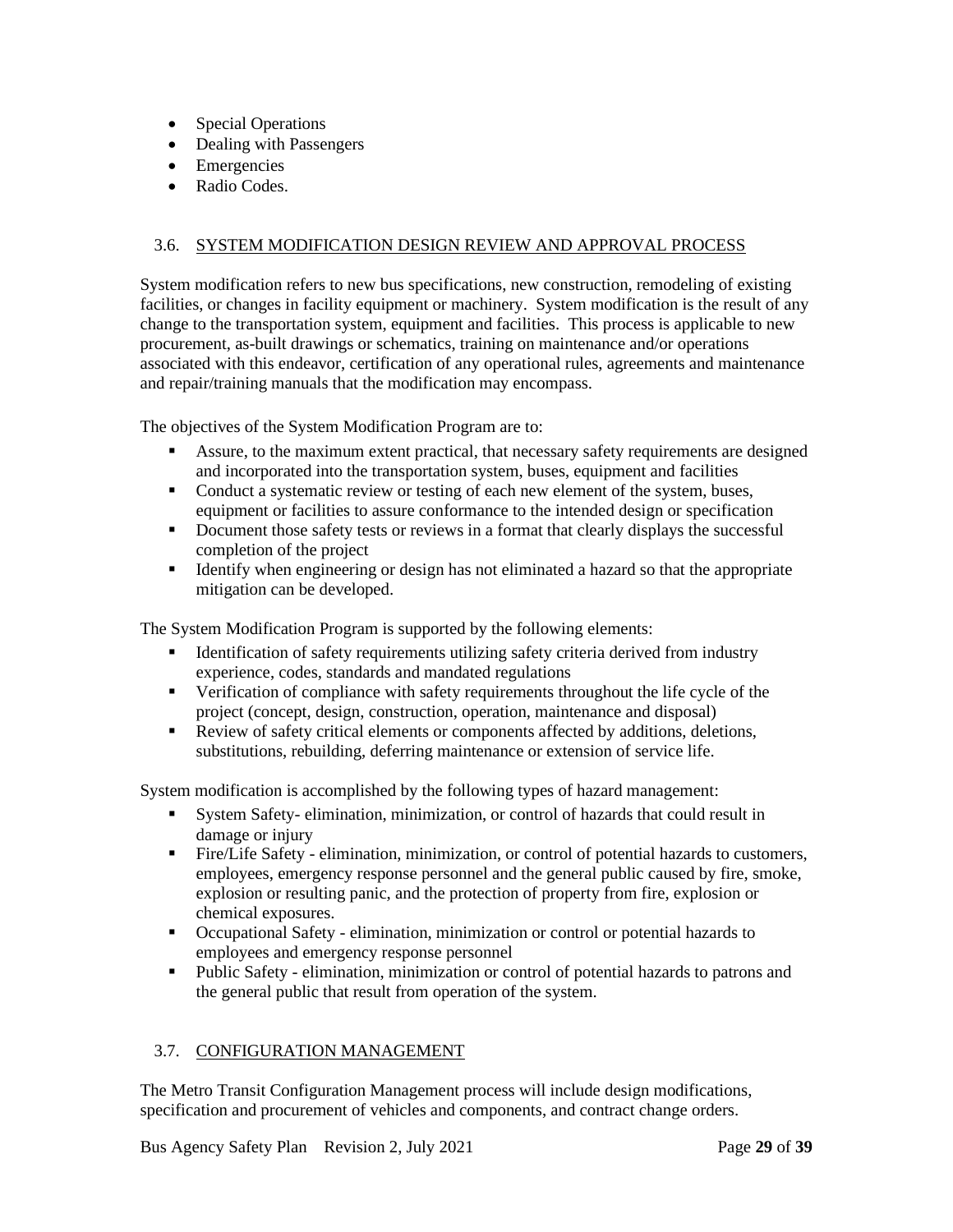<span id="page-29-2"></span>Metro Transit Construction Procedure 4.7.2, titled Record Documents, applies to all construction projects. This procedure requires project documents including drawings and specifications to be delivered to many different departments within Metro Transit and include an archives file.

Each design group will typically make changes as required to drawings that are then sent to the field forces. The field forces will perform the work per the design drawings and indicate any variations from the design. These variations are incorporated on the drawings that will include the latest revision date. These drawings are called As-Built or In-Service drawings. As Built or In-Service drawings are filed at the respective design office with copies sent to field locations or headquarters as necessary.

The Safety Department is made aware of projects of significance when Engineering issues Project Execution Plans. These include a short description of the project and identify stakeholders, etc. The Director of Safety reviews these and determines the level of participation from Safety Department staff to ensure that safety has been included in changes to equipment, systems, vehicles and facilities.

#### <span id="page-29-0"></span>3.8. PROCUREMENT

The Purchasing Department is responsible for the procurement of materials, services (contracts) and public works. Generally, specifications are in the form of written description, performance requirements, drawings, prints, commercial industry standards and other descriptive literature references. All items to be procured shall be evaluated for health, safety, and environmental compliance with current applicable regulatory specifications.

Requestors of goods or services from procurement are responsible for identifying material or services that have potential safety impact and for ensuring that such material or services meet safety requirements of Federal and State compliance regulations, OSHA standards, or identifying the requirement for Safety Department review.

#### <span id="page-29-1"></span>3.9. INTERNAL SAFETY AUDITS

The Metro Transit Safety Department is responsible for the development and implementation of the Bus System Safety Audit Process that provides a proactive approach to ensure safe operations of the bus system. The Internal Bus Safety Audit Program Plan documents process by which the Metro Transit Bus ASP is audited. The audit plan will be revised to correspond with this Bus ASP.

#### 3.9.1. Audit Responsibility

The Director of Rail and Bus Safety is responsible for establishing and promoting the safety audit process within Metro Transit. The Manager of Bus Safety is responsible for carrying out the audits and generating audit reports. The schedule for items to be audited is published in the Internal Bus Safety Audit Program Plan.

#### 3.9.2. Internal Safety Audit Objectives

The objectives of the internal safety audits are to provide a mechanism for determining the effectiveness of the Bus ASP and to assess the implementation level of the Plan. Specifically, Metro Transit's internal safety audit objectives are to: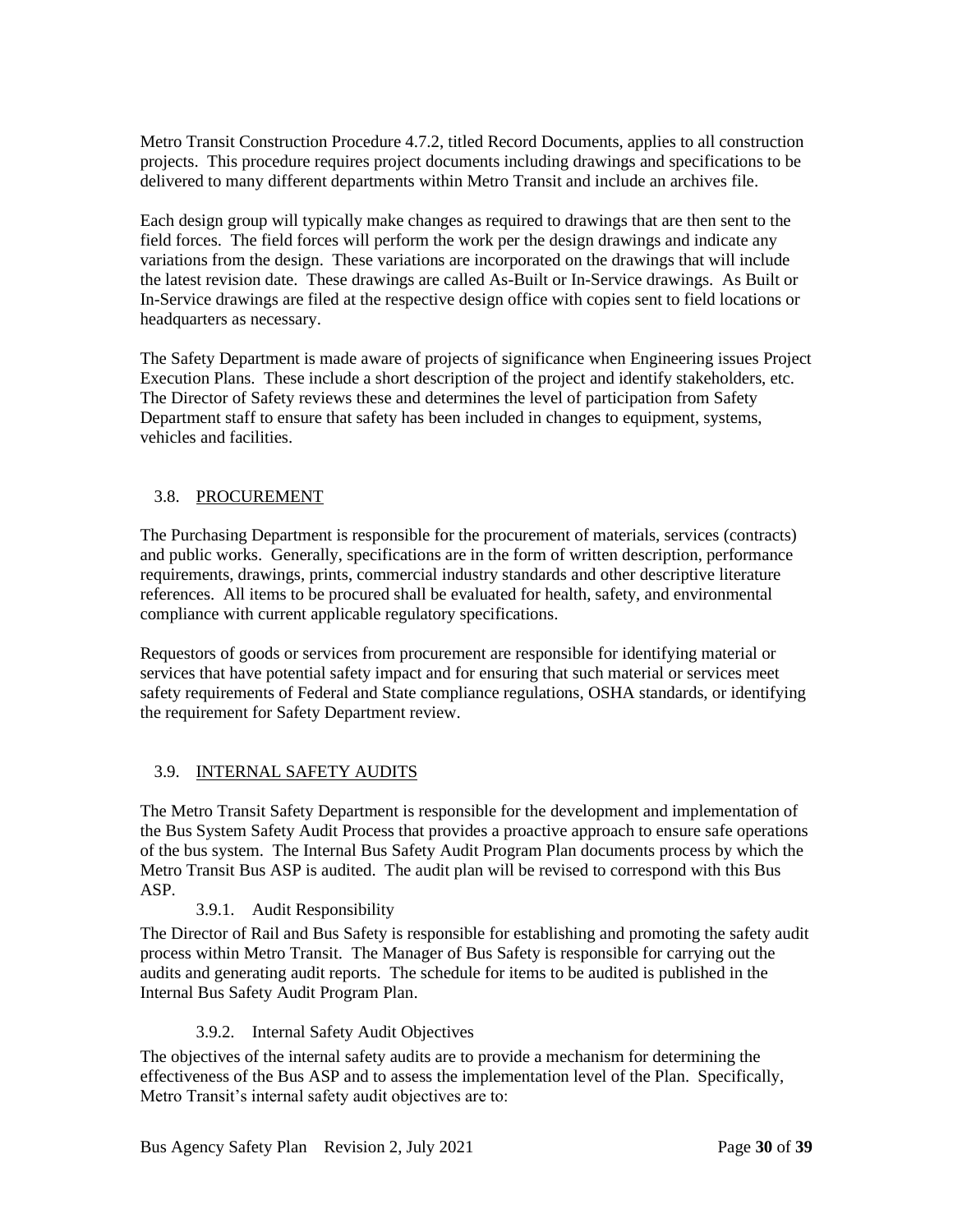- <span id="page-30-2"></span>• Verify that safety programs have been developed/implemented in accordance with Bus ASP requirements
- Assess the effectiveness of programs
- Identify program deficiencies
- Identify potential hazards in the operational system
- Verify that prior corrective actions are being tracked for closure
- Provide management with an assessment of the status and adequacy of system safety
- Assure continuing evaluation of safety-related programs, issues, awareness and reporting.

#### 3.9.3. Safety Audit Process

Safety audits rely on the concept of spot-checking samples in areas for compliance with internal safety procedures and requirements. The departments to be audited will be notified when safety audits will be conducted, what types of documents will be reviewed, and the audit criteria. Ongoing inspections can be conducted on a surprise basis, but internal safety audits must be coordinated with all concerned parties. The intent of the audit process is to satisfy the General Manager that bus operations is reducing to practice that which is stated in its plans and procedures. Perhaps the most important means of satisfying an audit query is to produce documentation in the form of measurement, procedure, test, or visual. The operative phrase is "not documented, not done."

#### 3.9.4. Audit Reporting

The Safety Department will document all internal safety audits in writing. Reports will identify areas that need correction or improvement. Typically, the report will be addressed to the appropriate department manager, preferably the manager(s) involved in the audit and who would be responsible for implementing corrective action. The manager of safety will maintain a corrective action matrix. This matrix will serve as a tracking mechanism for open items until their completion. (This does not include items identified by an AWAIR committee inspection unless the issue is a system issue.)

Audit records will be kept by the manager of safety for review and for preparation of summary reports for executive management, as appropriate and necessary.

#### <span id="page-30-0"></span>**4. SAFETY PROMOTION**

#### <span id="page-30-1"></span>4.1. TRAINING AND CERTIFICATION

Training and certification programs occur during initial hiring, during ongoing operations and maintenance, and as a result of safety infractions.

#### 4.1.1. Licenses

The Commercial Driver's License (CDL) statuses of all Metro Transit employees who are required to hold a CDL are checked daily with the Minnesota Department of Public Safety. This includes bus/rail operators and maintenance employees. The checks include CDL status, Class status, appropriate Class (A or B), passenger endorsement when required and expiration date. Appropriate checks of licenses for rail and street supervisors are also conducted. Metro Transit has identified that a few employees (currently 24) hold a Wisconsin Driver's License. These are checked by a manual system. Information Services are developing a similar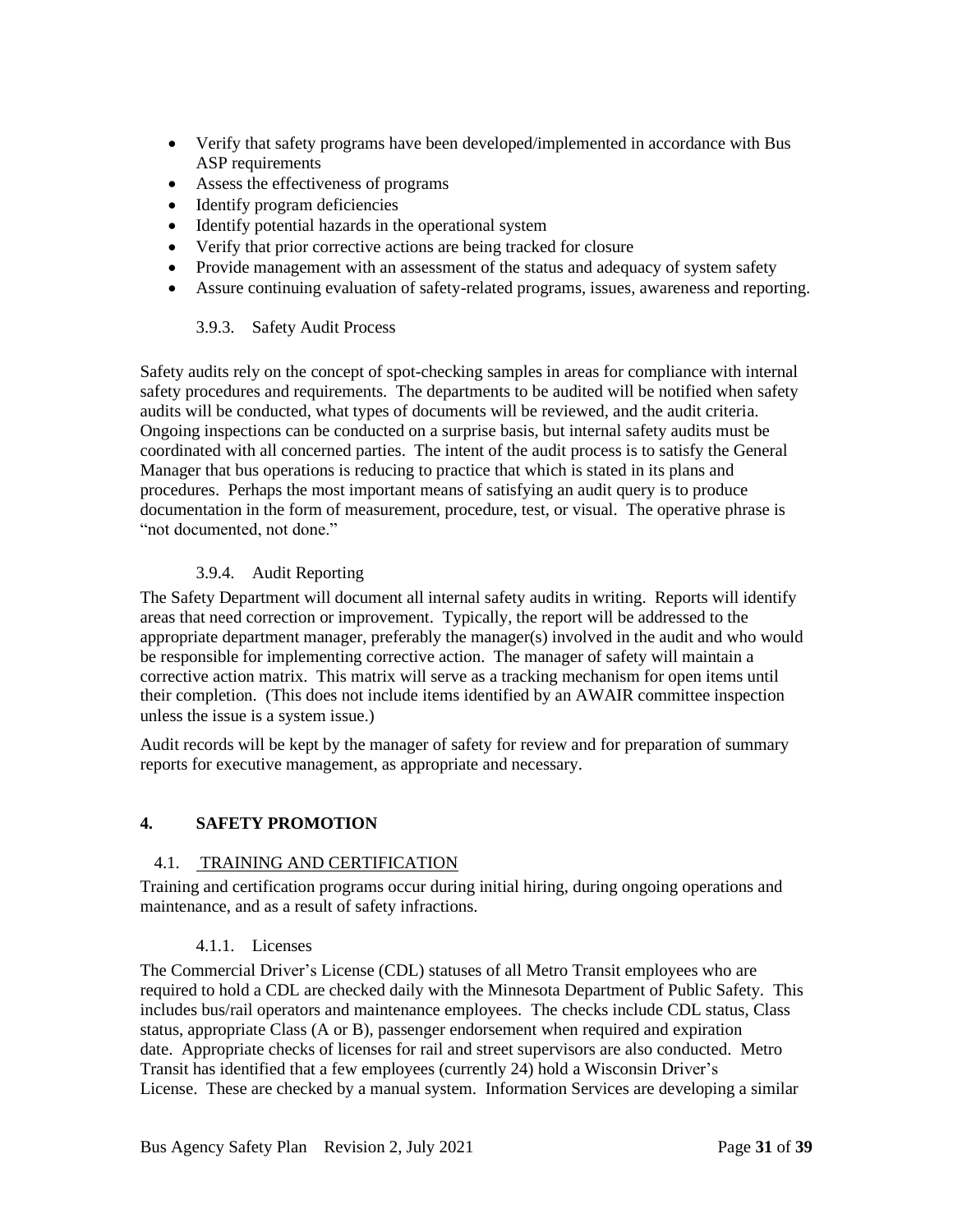automated check of Wisconsin Driver's License CDLs. No current employees hold CDLs in states other than Wisconsin and Minnesota.

#### 4.1.2. New Employee Orientation

All new Metro Transit employees receive new employee orientation that is developed by the Human Resources Department. The new employee orientation varies from 1 to 4 days depending on the work the employee will be doing. The morning of the first day covers an orientation to the Metropolitan Council. The afternoon session covers Employee Benefits, Safety Overview and Right-To-Know training, and Drug and Alcohol awareness and policy. Additional departmentspecific training follows as detailed in the following sections.

#### 4.1.3. Bus Transportation Training

All new Metro Transit bus operators receive a 1-day orientation. The morning section covers orientation to the Metropolitan Council. The afternoon training includes:

- Employee Benefits (HR)
- Right-to-Know information on safety & hazardous materials (Safety Department)
- Bloodborne Pathogens Awareness Training (Safety Department)
- Guest Speakers: MT General Manager & Director of Bus Transportation
- Drug & Alcohol Awareness drug & alcohol policy, random testing, etc. for FTA safety sensitive & non-safety sensitive MT employees (IC instructor)

New part-time bus operators receive a minimum of 5 weeks of training that includes the following:

- Weekly evaluations
- Tests on radio communications
- Commercial driver's license road test by training department
- In service road test and safety review by safety department
- Written exam.

The Metro Transit instruction center has special procedures for re-hired bus operators that allow them to finish the re-training in a shorter period.

Bus operators going from part-time to full-time receive 200 hours of training reviewing operations, procedures, safety, violence prevention, and route training. They are evaluated weekly and must pass a written exam.

The Smith System of time and space cushion driving (Safety Keys) is incorporated throughout the initial training of the bus operators. A formal refresher on Safety Keys is taught to part-time bus operators after they have been driving for approximately 90 days. The safety department may refer bus operators to Safety Keys as a refresher course because of an infraction, safety-related complaint or incident. Safety Keys is also used as a refresher course for bus operators with the goal of every bus operator attending Safety Keys every three years.

The Transit Ambassador Program is part of the training given to bus operators when they transition from part time to full time.

Bus Transportation has developed a Professional Operator Development (POD) program that is presented annually to each bus operator. It includes information on new transit ways and other safe operating and organizational development needs. It also includes information on how to stay healthy and thrive as a Metro Transit Bus Operator.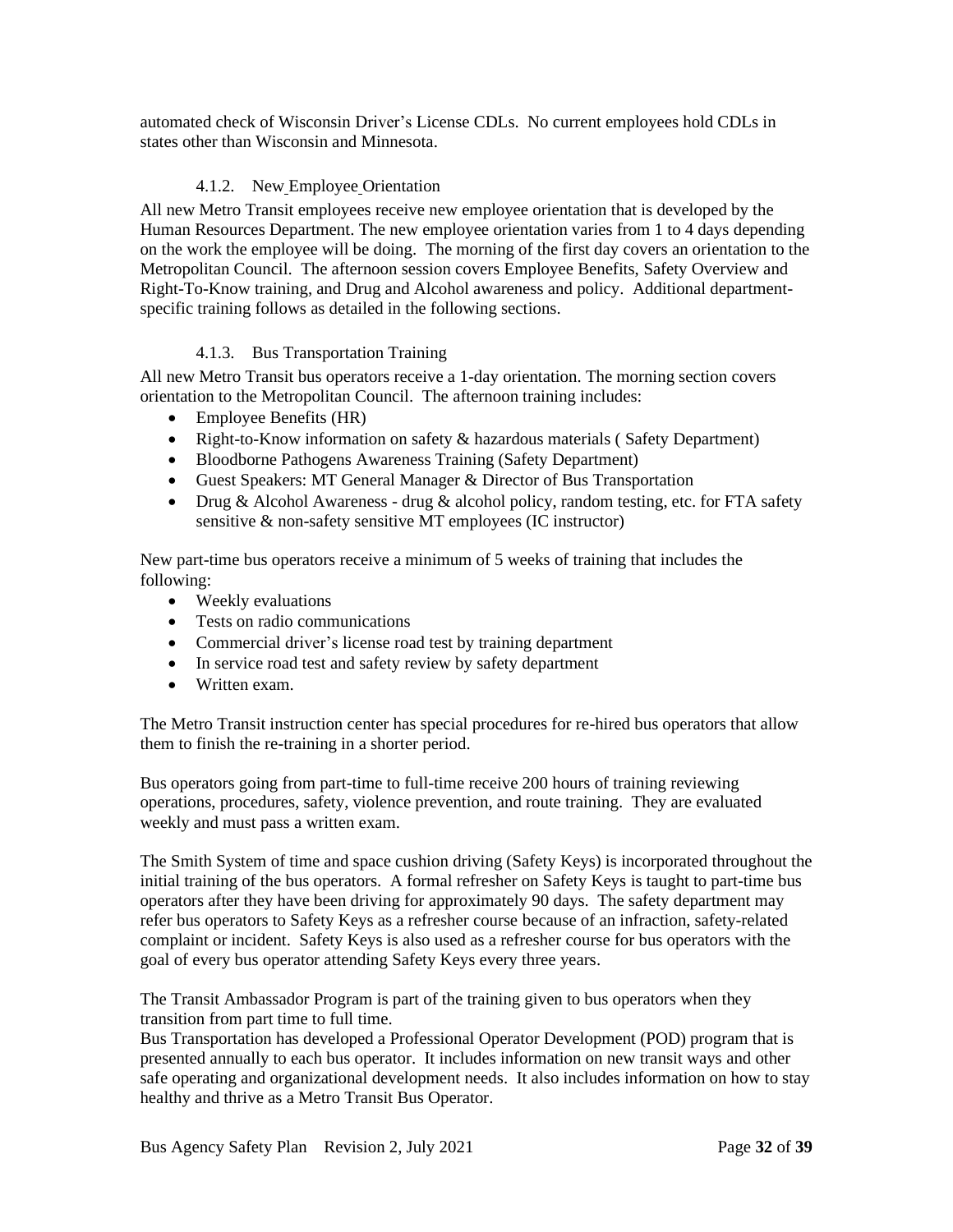#### 4.1.4. Bus Maintenance Training

All new Bus Maintenance employees receive an additional 1-10 days of specific New Employee Maintenance Orientation, (NEMO) depending on the requirements of their position.

The Maintenance Training Department provides training in the following areas to new employees and current employees, depending upon their assignments, as appropriate:

- Foundation and Pneumatic brake systems
- Low voltage electrical systems
- Diesel Engine maintenance
- Vehicle inspection
- Automatic Transmission maintenance
- Air-conditioning repair with Environmental Protection Administration Certification
- Wheelchair Lift or Ramp maintenance
- Chassis maintenance
- Bus component overhaul
- Bus towing and safety training
- Oxygen-Fuel Gas Welding safety and procedures
- Vehicle movement operations.

Maintenance training records are organized by subject, including right-to-know, respirators, forklift, lock-out/tag-out, confined space, hearing protection, hazardous waste, personal protective equipment, and blood borne pathogens.

#### 4.1.5. OSHA Required Safety Training

All new Metro Transit employees receive Right-to-Know (RTK) training in new employee orientation. The health hazards of diesel exhaust emissions and controls used by Metro Transit are included in this training as an overview of Safety Data Sheets (SDS) and the new Global Harmonized System for Labels and hazard communication.

All transportation and maintenance employees at Metro Transit receive a brief (minimum 15 minutes) refresher in Right-To-Know every year.

Employees transferring into the Bus Maintenance Department and Facility Engineering receive additional RTK training. They also receive other training as needed for their new position.

All new Bus Maintenance employees receive instructions on voluntary use of dust mask style respiratory protection. Employees that transfer to the Overhaul Base Body Shop receive instructions on the mandatory use of respirators including half-mask style and supplied air systems. Body Shop employees receive supplemental and updated information about mandatory respiratory issues as part of their Right to Know training. Employees wearing respirators for comfort reasons receive refresher training as deemed appropriate due to observations of work practices in the work environment.

All new cleaners in bus maintenance and all new janitors in facility maintenance receive training in bloodborne pathogens by the Safety Department. Transportation Street Supervisors and Transit Control Center Supervisors also receive bloodborne pathogens training. Annual bloodborne pathogen training is provided by the Safety Department.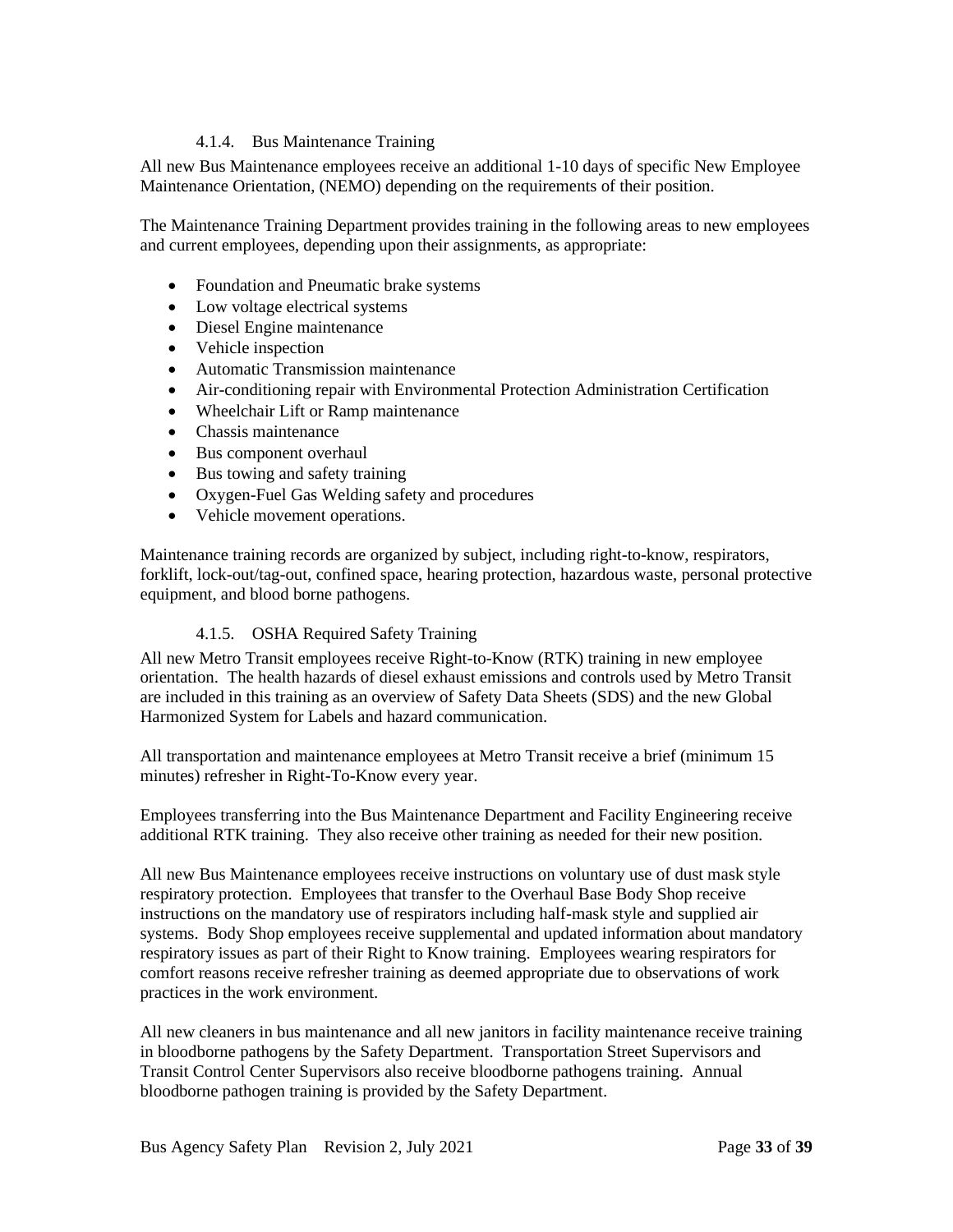<span id="page-33-1"></span>Additional training arranged for or provided by Metro Transit includes:

- Forklift
- Lock-Out/Tag-Out
- Confined Space
- Hearing Protection
- Personal Protective Equipment (PPE)
- Personal Fall Arrest Systems
- Other topics as requested.

#### <span id="page-33-0"></span>4.2. EMERGENCY RESPONSE PLANNING, COORDINATION, TRAINING

Emergency response is documented in the Bus Emergency Operations Management Plan (Bus OEMP) Rev. 5, February 2021.

This plan establishes the response process and responsibilities for various Metro Transit departments, employees, and outside agencies in the event of a bus transit emergency or a community emergency to which Metro Transit will be requested to respond and for which public safety agency assistance is required. Key elements of the Metro Transit Bus Emergency Operations Management Plan are as follows:

- Ensuring that proper notification of emergencies is implemented throughout the agency
- Providing training programs for employees and emergency response agencies
- Commitment to the use of the National Incident Management System (NIMS) and training of appropriate staff
- Conducting emergency preparedness exercises. These exercises will include discussionbased (tabletop) and operations-based (field) exercises involving Metro Transit personnel and external agencies. A drill planning committee may be used.
- Participation in community and state emergency preparedness exercises as appropriate.
- Ensuring that necessary cooperative agreements are established.

Metro Transit may conduct an emergency preparedness exercise as a stand-alone modal exercise, in conjunction with other modes, or as part of a large multi-agency exercise. All drills are evaluated and critiqued for the benefit of Metro Transit and the emergency response agencies.

Each Metro Transit facility has an Employee Emergency Action Plan. These plans specify the recommended sequence of actions to be taken by Metro Transit personnel in the event of an emergency (fire, medical, security, etc.). Components of the plan include recognition of the emergency, establishing proper notification procedures, and proper response action to the emergency. Each year, at each facility, an emergency drill such as a fire drill will be conducted. The safety department is responsible for periodic review and update of these plans, with the assistance of facility management and the operating departments occupying these facilities.

Emergency planning is coordinated between the Transit Control Center and outside emergency responders. Joint inspections between Metro Transit staff and emergency responders are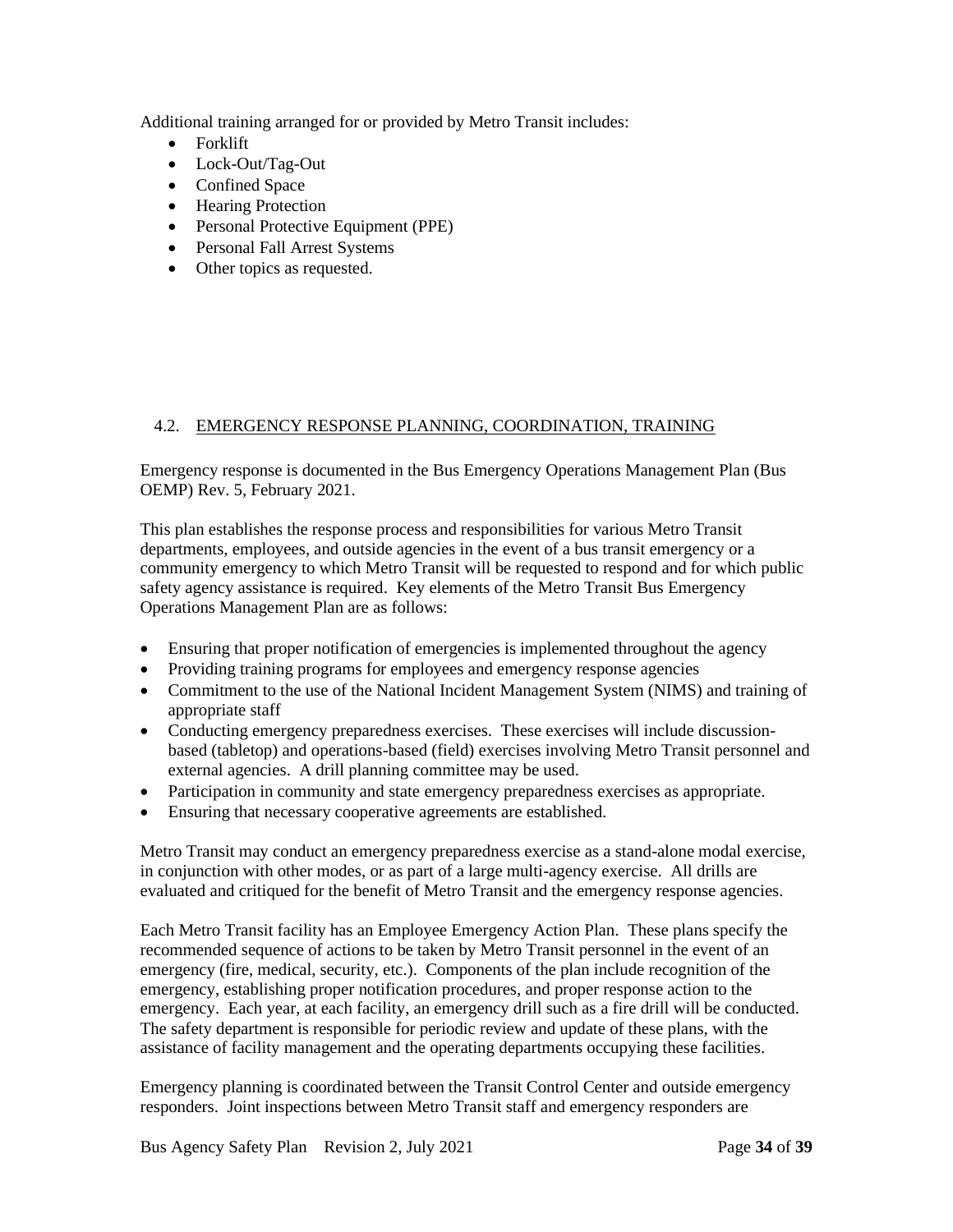<span id="page-34-1"></span>conducted on existing and new facilities to address concerns of the emergency responder. Metro Transit also provides hybrid bus emergency response information to emergency responders in the Metro Area. This information is currently in the form of a power point presentation developed in cooperation with the EMS Education Department of North Memorial Medical Center, which provides emergency statewide emergency responder training and the Minnesota State Highway Patrol. The power point is also made available to any emergency responder in the Metropolitan area upon request. The Safety Department, along with the TCC and Engineering and Facility Maintenance assists in planning the coordination of emergencies through interaction with city Emergency Management services, and other related state and federal governmental agencies.

#### <span id="page-34-0"></span>4.3. EMPLOYEE OCCUPATIONAL SAFETY PROGRAMS

The Safety Department is responsible for developing and implementing Employee Occupational Safety policies and programs for Metro Transit.

Employee Safety Programs include the following elements:

- Right-to Know Programs
- Hazard Identification and Resolution Process
- Worker Protection and Safety
- Industrial Hygiene Programs
- Hazardous Materials Control
- Personal Protective Equipment
- A Workplace Accident and Injury Reduction Program with Committees.

Metro Transit Employee Safety Programs include the following (current versions as found on "MetNet" intranet site):

| Program Title                             | Location                           |
|-------------------------------------------|------------------------------------|
| A Workplace Accident and Injury Reduction | Available on Metnet:               |
| (AWAIR) Program                           | <b>Metro Transit Safety</b>        |
| <b>Safety Committees</b>                  | Policy/Safety Department           |
| <b>Safety Hazard Reports</b>              |                                    |
| Inspections                               |                                    |
| <b>Hazard Analysis</b>                    |                                    |
| Metropolitan Council Accident/Injury      | Available on Metnet                |
| <b>Prevention Program</b>                 | Metropolitan Council               |
|                                           | <b>Administration Policies and</b> |
|                                           | Procedures 4-9a                    |
|                                           |                                    |
| Metropolitan Council Safety Committee     | Available on Metnet                |
| Procedures                                | Metropolitan Council               |
|                                           | Administration Policies and        |
|                                           | Procedures 4-9a                    |
|                                           |                                    |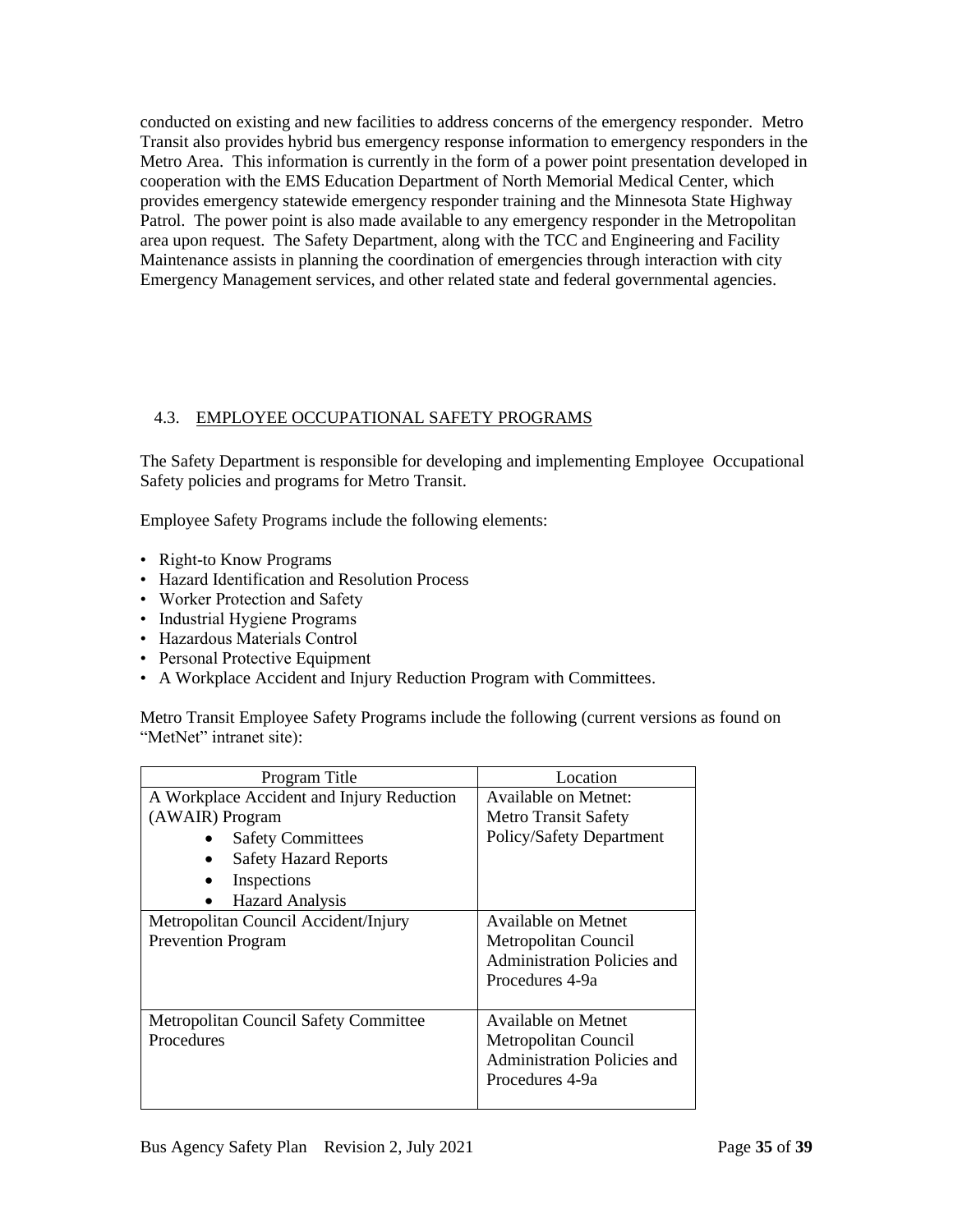| Program Title                              | Location                           |
|--------------------------------------------|------------------------------------|
| Hazard Communication/Right-To-Know         | <b>Available on Metnet:</b>        |
| Program                                    | <b>Metro Transit Safety</b>        |
|                                            | Policy/Safety Department           |
| Metropolitan Council Right-To-Know Policy  | <b>Available on Metnet:</b>        |
| SDS management contract                    | Metropolitan Council               |
|                                            | <b>Administration Policies and</b> |
|                                            | Procedures 4-9a                    |
| <b>Respirator Protection Program</b>       | <b>Available on Metnet:</b>        |
| <b>Medical Evaluations</b>                 | Safety Department and              |
| Fit-Testing                                | Maintenance Managers;              |
| Training                                   | <b>Metro Transit Safety</b>        |
|                                            | Policy/Safety Department           |
| Bloodborne Pathogens Exposure Control Plan | <b>Safety Department</b>           |
| Employee Handbook                          |                                    |
| Hearing Conservation and Medical           | <b>Industrial Hygienist</b>        |
| Monitoring                                 |                                    |
| <b>Baseline Hearing Tests</b>              |                                    |
| <b>Annual Hearing Tests</b>                |                                    |
| <b>Confined Space Entry Program</b>        | <b>Available on Metnet:</b>        |
|                                            | <b>Metro Transit Safety</b>        |
|                                            | Policy/Safety Department           |
| Fall Arrest and Fall Equipment Plan        | <b>Available on Metnet:</b>        |
|                                            | <b>Metro Transit Safety</b>        |
|                                            | Policy/Safety Department           |
| Silica Exposure Control Plan               | <b>Available on Metnet:</b>        |
|                                            | <b>Metro Transit Safety</b>        |
|                                            | Policy/Safety Department           |
| Powered Industrial Truck Program           | <b>Available on Metnet:</b>        |
|                                            | <b>Metro Transit Safety</b>        |
|                                            | Policy/Safety Department           |
| Mobile Elevated Work Platform Plan         | <b>Available on Metnet:</b>        |
|                                            | <b>Metro Transit Safety</b>        |
|                                            | Policy/Safety Department           |
|                                            |                                    |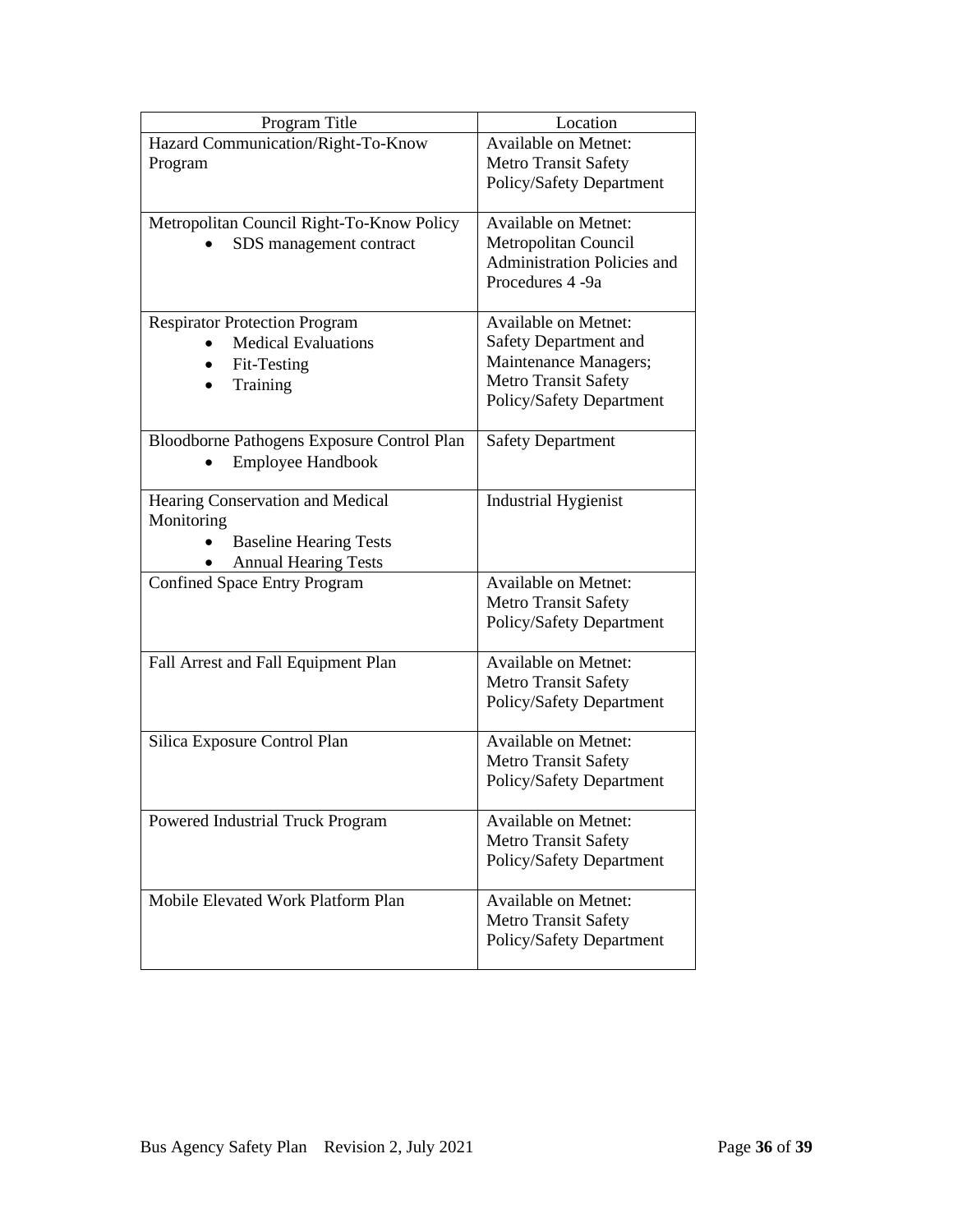<span id="page-36-1"></span>

| Program Title                          | Location                 |
|----------------------------------------|--------------------------|
| <b>Employee Emergency Action Plans</b> | <b>Safety Department</b> |
| <b>Nicollet</b>                        |                          |
| Heywood                                |                          |
| Heywood Office<br>$\bullet$            |                          |
| <b>MJ</b> Ruter                        |                          |
| <b>East Metro</b>                      |                          |
| South                                  |                          |
| <b>Overhaul Base</b>                   |                          |
| <b>Transit Control Center</b>          |                          |
| <b>Transfer Road</b>                   |                          |
| <b>Operations Support Facility</b>     |                          |
| (OSC)                                  |                          |
| LRT O&M (Minneapolis)                  |                          |
| LRT OMF (St. Paul)                     |                          |
| <b>Rail Support Facility</b>           |                          |
| Northstar VMF                          |                          |
| <b>Northstar BNSF Crew Rest</b>        |                          |
| Facility                               |                          |

#### <span id="page-36-0"></span>4.4. HAZARDOUS MATERIALS PROGRAMS

The proper handling, use, and disposal of hazardous materials are important functions at Metro Transit. Each department is responsible for obtaining and distributing current information on hazardous materials in their areas of jurisdiction. This information includes technical specifications, Safety Data Sheets (SDS), instructions and procedures. The Safety Department will be consulted prior to any chemical procurement changes or process changes that may introduce new hazards into the work environment. Employee access to MSDS information is available through a telephone hazard hotline or by online access.

Training on hazardous chemicals will be provided whenever new hazards are introduced into the work environment or whenever hazardous chemicals will affect specialized procedures such as Confined Space Entry. Chemical training will provide information on specific hazards and measures that can be taken to control or minimize the hazards. Control measures can include such strategies as engineering controls, substitution, or personal protective equipment.

All new procurements for a chemical, substance, or compound are sent to the Safety Department and to the Environmental Manager (consultant) for review before being brought onto Metro Transit property. In 2012, new procedures, including a new form, were implemented.

Metro Transit Materials Management Department ensures that materials, which come onto Metro Transit property, are properly labeled and packaged.

The Safety Department is responsible for the following occupational safety and health activities related to hazardous materials:

- Overseeing and administering industrial hygiene inspections and monitoring
- Maintaining the Safety Data Sheet (SDS) data base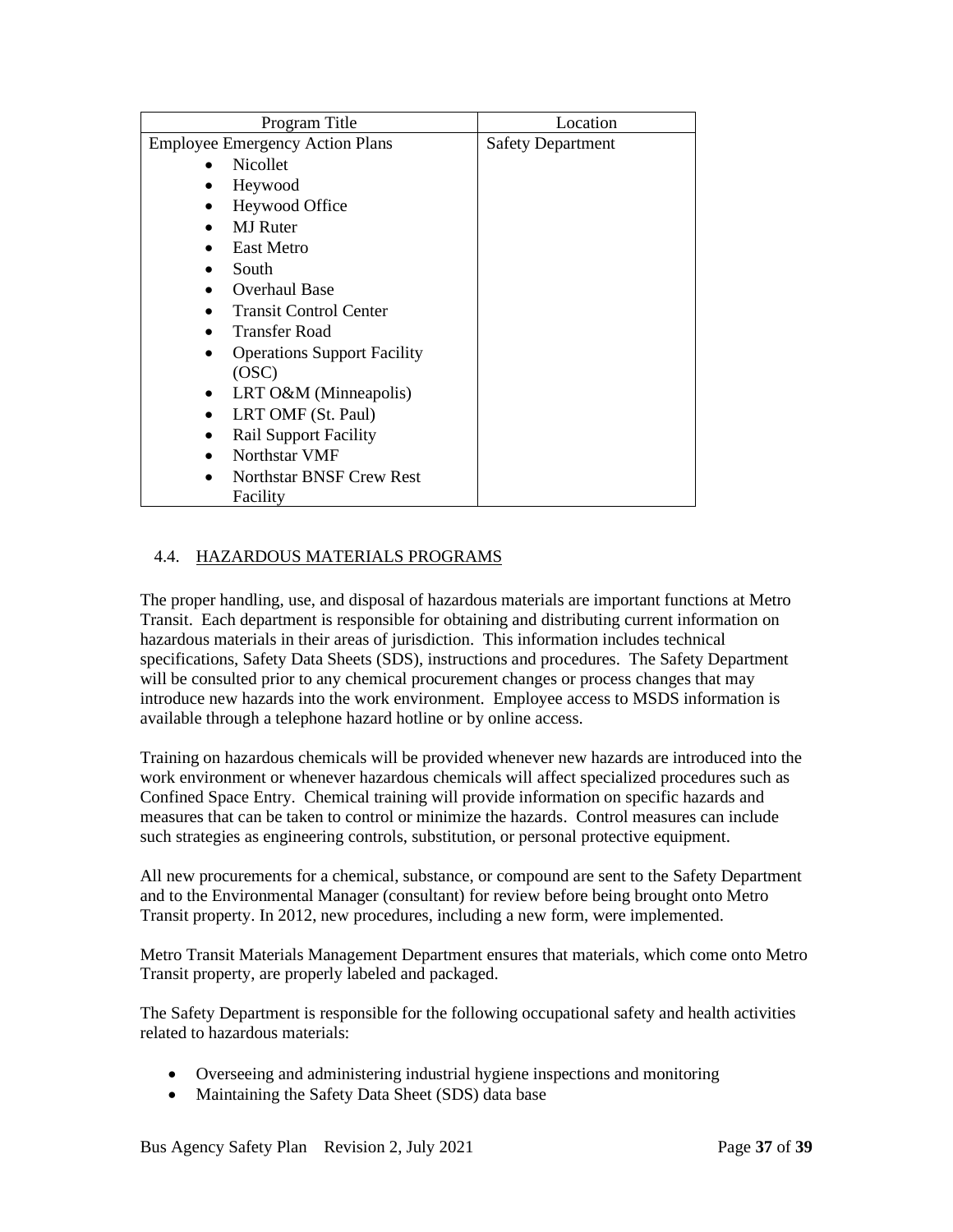- <span id="page-37-2"></span>• Providing technical advice and expertise
- Responding to exposure concerns and incidents
- Performing reviews and audits of agency practice
- Recommending Personal Protective Equipment
- Reviewing new procurements of hazardous materials
- Overseeing and auditing performance on various hazardous materials programs.

The Engineering & Facility Management Department is responsible for the following hazardous materials activities:

- Compliance with 2012 MPCA License for VOCs
- Spill response, clean up and investigation
- Annual environmental audits of all facilities, properties and projects
- Capital program review and advisement
- Liaison with government agencies
- Authority policy and procedure review and implementation
- Regulatory review and implementation
- Administrative functions for hazardous waste and environmental lab contract preparation
- Hazardous waste storage, management and disposal.

#### <span id="page-37-0"></span>4.5. DRUG AND ALCOHOL POLICY

Metro Transit is committed to maintaining an alcohol and drug free workplace, to provide a safe and productive work environment and to retain public trust and confidence in our transportation services. The purpose of the Drug and Alcohol Policy is to prevent accidents, incidents and losses resulting from alcohol and drug use. This policy also defines alcohol and drug-testing requirements, outlines applicable Employee Assistance Program services, and complies with the Federal Transit Administration's drug and alcohol regulations.

All Metro Transit employees are covered by this policy. The policy includes the following: The use of alcoholic beverages, intoxicants or controlled substances by employees subject to duty, or their possession, use or being under the influence thereof, while on duty or on authority property, is prohibited. Employees shall not report for duty under the influence of or use on authority property, any drug, medication or other substance including those prescribed by a doctor, that will in any way affect their alertness, coordination, reaction, response or safety. The illegal use, possession, manufacture, distribution or the dispensing or selling of any controlled substance on or off duty, or on or off authority property is prohibited.

The Metro Transit Drug and Alcohol Policy also includes provisions for detection and deterrence sanctions for violations, Employee Assistance Program, and definitions of special requirements for safety sensitive positions. This program is administered by the Human Resources Department.

#### <span id="page-37-1"></span>4.6. CONTRACTOR SAFETY COORDINATION

Contractor personnel work on Metro Transit property under the authority of various capital projects. The execution of these projects involves contractor personnel who do not come under